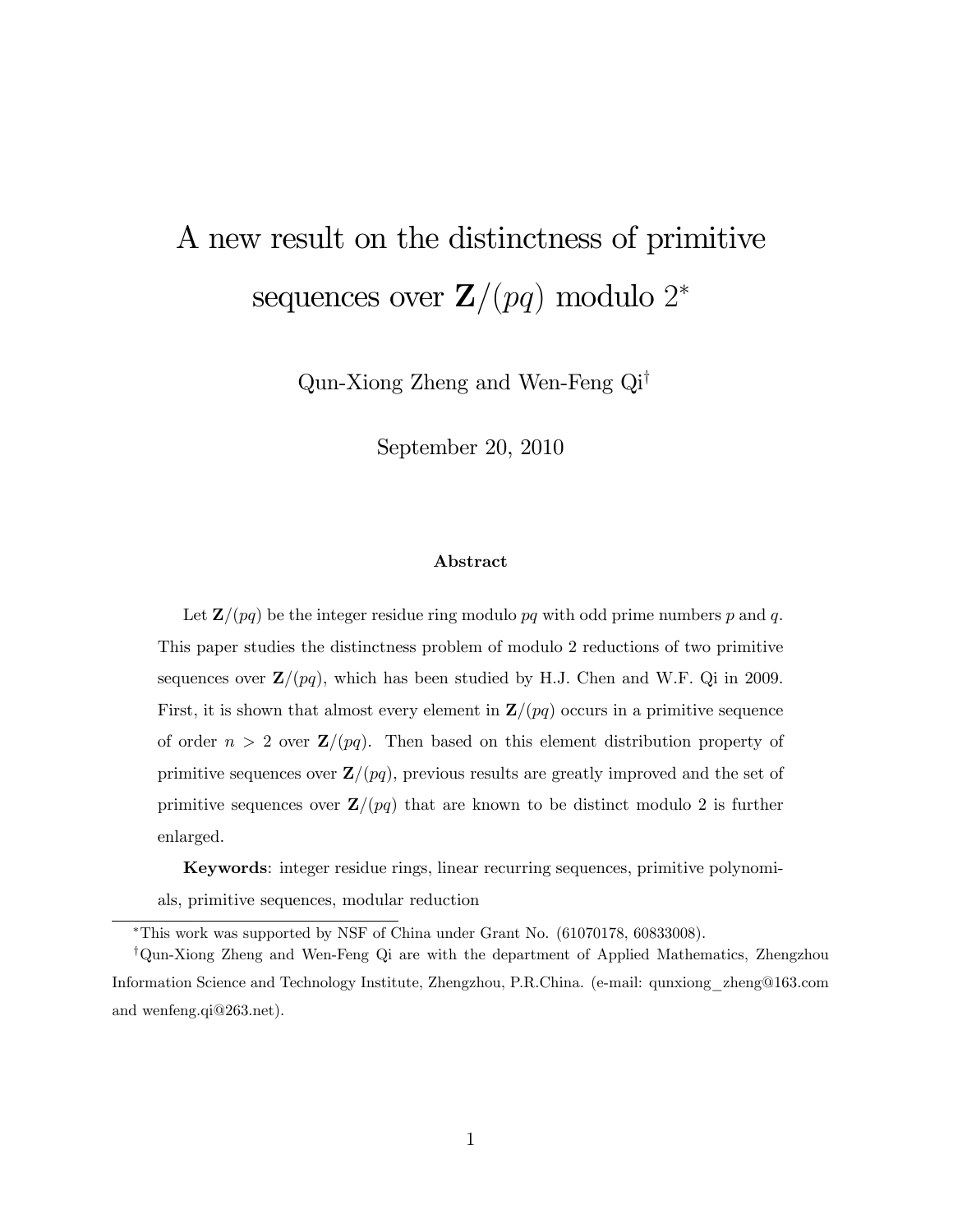### 1 Introduction

For an integer  $N \geq 2$ , let  $\mathbf{Z}/(N) = \{0, 1, \ldots, N - 1\}$  be the integer residue ring modulo N, and for any integer a, let  $[a]_{\text{mod }N}$  denote the minimal nonnegative residue of a modulo N. Moreover, for an integer sequence  $\underline{a} = (a(t))_{t\geq0}$ , denote  $[\underline{a}]_{\text{mod }N} = ([a(t)]_{\text{mod }N})_{t\geq0}$ .

If a sequence  $\underline{a} = (a(t))_{t\geq0}$  over  $\mathbf{Z}/(N)$  satisfies

$$
a(i+n) = -(c_{n-1}a(i+n-1)+\cdots+c_1a(i+1)+c_0a(i)) \bmod N, i \ge 0
$$
 (1)

with constant coefficients  $c_0, c_1, \ldots, c_{n-1} \in \mathbf{Z}/(N)$ , then  $\underline{a}$  is called a linear recurring sequence of order n generated by  $f(x)$  over  $\mathbf{Z}/(N)$  (or  $\underline{a}$  is a sequence of order n over  $\mathbf{Z}/(N)$ in short), where  $f(x) = x^n + c_{n-1}x^{n-1} + \ldots + c_0$ . The set of sequences generated by  $f(x)$ over  $\mathbf{Z}/(N)$  is denoted by  $G(f(x), N)$ .

Let p be a prime number and e a positive integer. Every element  $u \in \mathbf{Z}/(p^e)$  has a unique p-adic expansion as  $u = u_0 + u_1 \cdot p + ... + u_{e-1} \cdot p^{e-1}$ , where  $u_i \in \{0, 1, \dots, p-1\}$ and can be naturally seen as an element in  $\mathbf{Z}/(p)$ . Similarly, a sequence <u>a</u> over  $\mathbf{Z}/(p^e)$  has a unique p-adic expansion as  $\underline{a} = \underline{a}_0 + \underline{a}_1 \cdot p + \ldots + \underline{a}_{e-1} \cdot p^{e-1}$ , where  $\underline{a}_i$  is a sequence over  $\{0, 1, \dots, p-1\}$  and can be naturally seen as a sequence over  $\mathbf{Z}/(p)$ .  $\underline{a}_i$  is called the *i*thlevel sequence of  $\underline{a}$  for  $0 \leq i \leq e-1$  and  $\underline{a}_{e-1}$  is also called the **highest level sequence** of a.

A monic polynomial  $f(x)$  over  $\mathbf{Z}/(p^e)$  is called a **primitive polynomial** if the period of  $f(x)$  over  $\mathbf{Z}/(p^e)$ , denoted by  $per(f(x), p^e)$ , is equal to  $p^{e-1}(p^n - 1)$ , that is  $p^{e-1}(p^n - 1)$ is the minimal positive integer P such that  $x^P - 1$  is divisible by  $f(x)$  in  $\mathbf{Z}/(p^e)[x]$ . A sequence  $\underline{a} = (a(t))_{t\geq0}$  over  $\mathbf{Z}/(p^e)$  is called a **primitive sequence (or maximal length** sequence) if <u>a</u> is generated by a primitive polynomial over  $\mathbf{Z}/(p^e)$  and  $\underline{a}_0 \neq \underline{0}$ , where  $\underline{a}_0$ is the 0th-level sequence of  $\underline{a}$  and  $\underline{0} = (0,0,\ldots)$  is a constant sequence. The period of a primitive sequence <u>a</u> over  $\mathbf{Z}/(p^e)$  is equal to  $p^{e-1}(p^n-1)$ , i.e.,  $per(\underline{a}, p^e) = p^{e-1}(p^n-1)$ , see [1].

Let 
$$
\underline{a} = \underline{a}_0 + \underline{a}_1 \cdot p + \ldots + \underline{a}_{e-1} \cdot p^{e-1}
$$
 be a primitive sequence over  $\mathbf{Z}/(p^e)$  and  $\varphi(x_0, \ldots, x_{e-1})$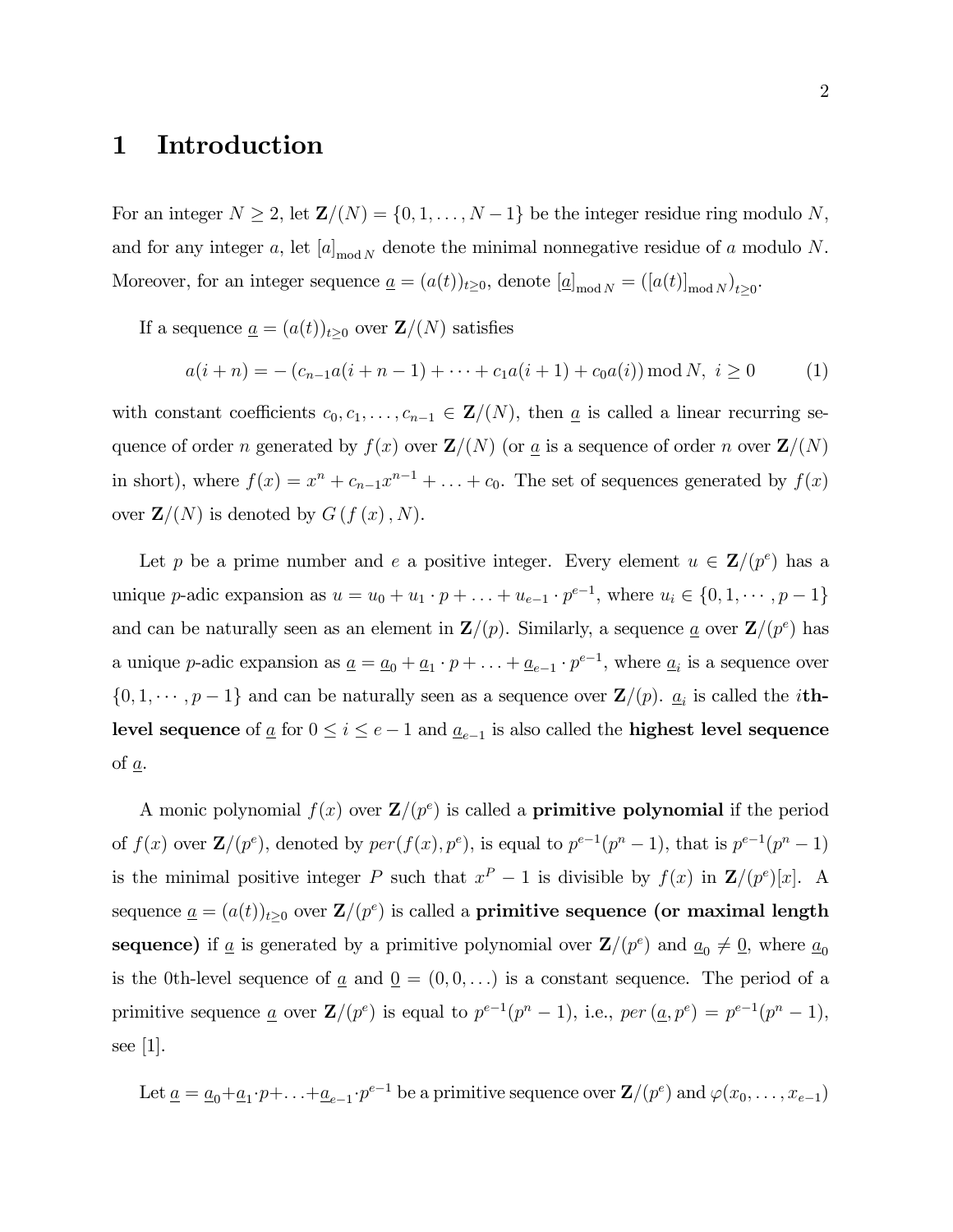be an e-variable function over  $\mathbf{Z}/(p)$ . Then  $\varphi(\underline{a}_0,\ldots,\underline{a}_{e-1})$  is a sequence over  $\mathbf{Z}/(p)$  and is called a compressing sequence derived from  $\underline{a}$ . Many cryptographical properties of such compressing sequences have been studied during the last 20 years [2]-[15], especially the distinctness of the compressing sequences [2], [3], [6], [8]-[11] and [14], that is,  $\underline{a} = \underline{b}$  if and only if  $\varphi(\underline{a}_0,\ldots,\underline{a}_{e-1}) = \varphi(\underline{b}_0,\ldots,\underline{b}_{e-1}),$  where  $\underline{a}$  and  $\underline{b}$  are two primitive sequences generated by the same primitive polynomial over  $\mathbf{Z}/(p^e)$ . Obviously, for a given primitive polynomial  $f(x)$  over  $\mathbf{Z}/(p^e)$ , if the compressing sequences of all primitive sequences generated by  $f(x)$ are pairwise distinct, then there is a one-to-one correspondence between compressing sequences and primitive sequences, which implies that every compressing sequence preserves all the information of its original primitive sequences. Thus such compressing sequences are thought to be a good type of nonlinear sequences available for the design of stream cipher.

Recently, modular reduction, another compressing method of primitive sequences over  $\mathbf{Z}/(p^e)$ , is proposed and has attracted much attention. For example, the well known lsequences, i.e., maximal length FCSR sequences, introduced by A. Klapper and M. Goresky in [17], are in fact modulo 2 reductions of primitive sequences of order 1 over  $\mathbf{Z}/(p^e)$ . In [16], the distinctness of modular reductions of primitive sequences over  $\mathbf{Z}/(p^e)$  has been completely solved. It was shown that if  $\underline{a}$  and  $\underline{b}$  are two primitive sequences generated by a primitive polynomial of degree  $n \geq 1$  over  $\mathbf{Z}/(p^e)$ , then  $\underline{a} = \underline{b}$  if and only if  $[\underline{a}]_{\text{mod }M} =$  $[\underline{b}]_{\text{mod }M}$ , where M is a positive integer and has a prime factor other than p. It can be seen that the operation of mod M destroys the inherent structure of sequences over  $\mathbf{Z}/(p^e)$ , and in particular for  $M = 2$ , the compression ratio is very large and easy to implement.

Furthermore, in [18], the authors generalized the modular reductions of primitive sequences over  $\mathbf{Z}/(p^e)$  to primitive sequences over every integer residue ring  $\mathbf{Z}/(N)$ , where  $N$  is an integer greater than 1. Before introduce their result, we first give the definitions of a primitive polynomial and a primitive sequence over  $\mathbf{Z}/(N)$ .

**Definition 1** Let N be an integer greater than 1 and  $N = p_1^{e_1} \cdot p_2^{e_2} \cdot \cdots \cdot p_k^{e_k}$  be the canonical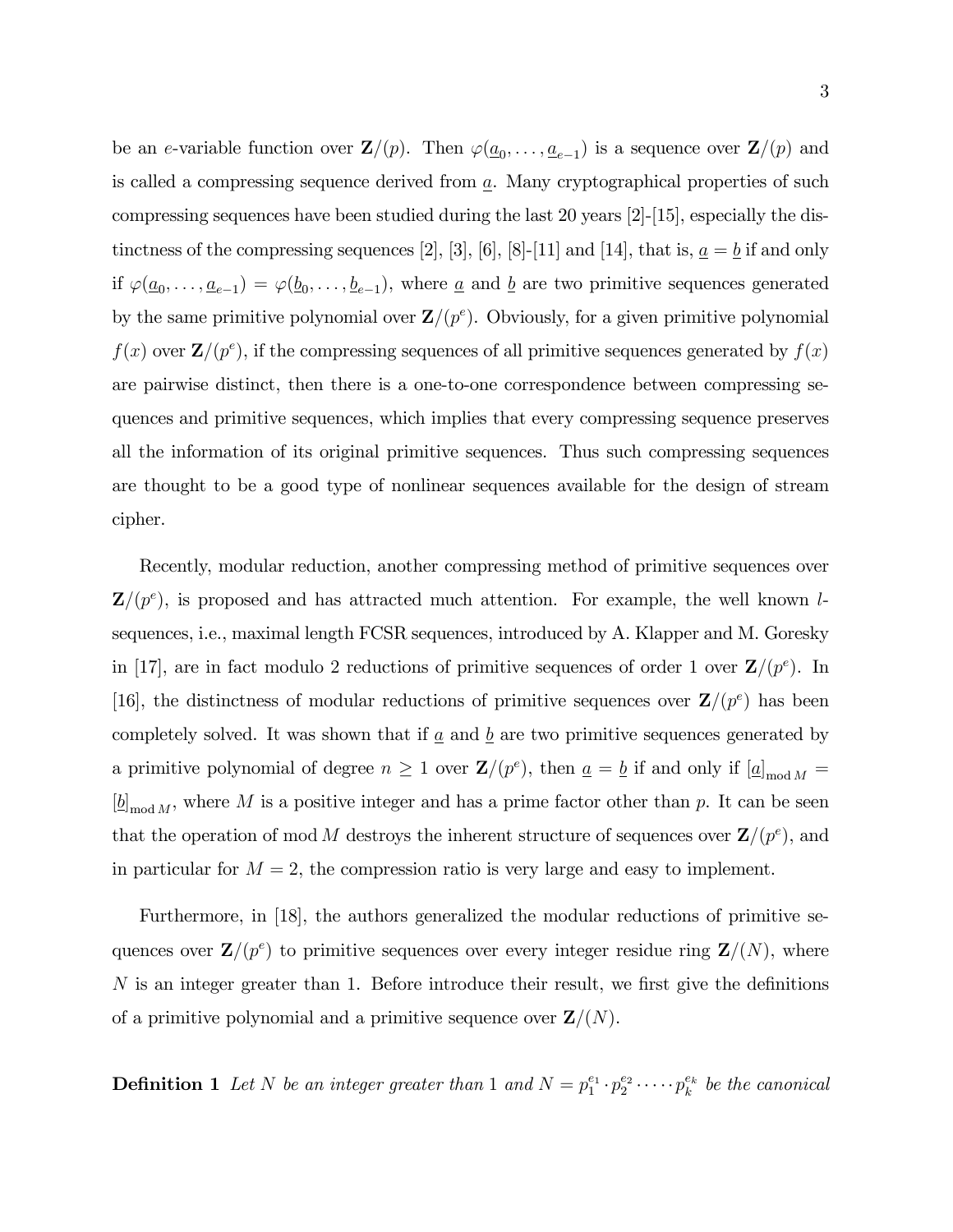factorization of N. A monic polynomial  $f(x)$  of degree n over  $\mathbf{Z}/(N)$  is called a primitive polynomial if  $f(x) \pmod{p_i^{e_i}}$  is a primitive polynomial of degree n over  $\mathbf{Z}/(p_i^{e_i})$  for every  $1 \leq i \leq k$ . A sequence <u>a</u> of order n over  $\mathbf{Z}/(N)$  is called a primitive sequence if  $[\underline{a}]_{\text{mod }p_i^{e_i}}$ is a primitive sequence of order n over  $\mathbf{Z}/(p_i^{e_i})$  for every  $1 \le i \le k$ .

With the above definition, it is easy to see that both the period of a primitive polynomial  $f(x)$  of degree n over  $\mathbf{Z}/(N)$  and the period of a primitive sequence of order n over  $\mathbf{Z}/(N)$ are equal to lcm  $(p_1^{e_1-1}(p_1^n-1),...,p_k^{e_k-1}(p_k^n-1)),$  that is

$$
per(f(x), N) = per (\underline{a}, N) = lcm(p_1^{e_1-1}(p_1^n - 1), ..., p_k^{e_k-1}(p_k^n - 1)).
$$

For convenience, the set of primitive sequences generated by a primitive polynomial  $f(x)$ over  $\mathbf{Z}/(N)$  is denoted by  $G'(f(x), N)$ .

If  $N$  has at least two different prime factors, there indeed exist many primitive sequences of order 1 over  $\mathbf{Z}/(N)$  such that their modular reductions are the same [18]. It is still open, however, whether the modular reductions of primitive sequences of order  $n \geq 2$  over  $\mathbf{Z}/(N)$ are distinct. In [18], the authors proved the following result for  $n \geq 2$ .

**Theorem 2** ([18]) Let p and q be two odd prime numbers with  $p < q$  and  $f(x)$  be a primitive polynomial of degree  $n \geq 2$  over  $\mathbf{Z}/(pq)$ . If the following two conditions are satisfied:

(1) there exist a positive integer S and a primitive element  $\xi$  in  $\mathbf{Z}/(pq)$  such that

$$
x^S - \xi \equiv 0 \mod(f(x), pq);
$$

(2)  $(q - 1)$  is not divisible by  $(p - 1)$  or  $2(p - 1)$  divides  $(q - 1)$ , then for  $\underline{a}, \underline{b} \in G'(f(x), pq), \underline{a} = \underline{b}$  if and only if  $[\underline{a}]_{\text{mod }2} = [\underline{b}]_{\text{mod }2}$ .

In this paper, we also study the distinctness of primitive sequences over  $\mathbf{Z}/(pq)$  modulo 2, and with our new result, the set of primitive sequences that can be proved to be distinct modulo 2 is greatly enlarged. First we estimate the element distribution of primitive sequences over  $\mathbf{Z}/(pq)$ . Experiments show that for most of the cases, our estimation implies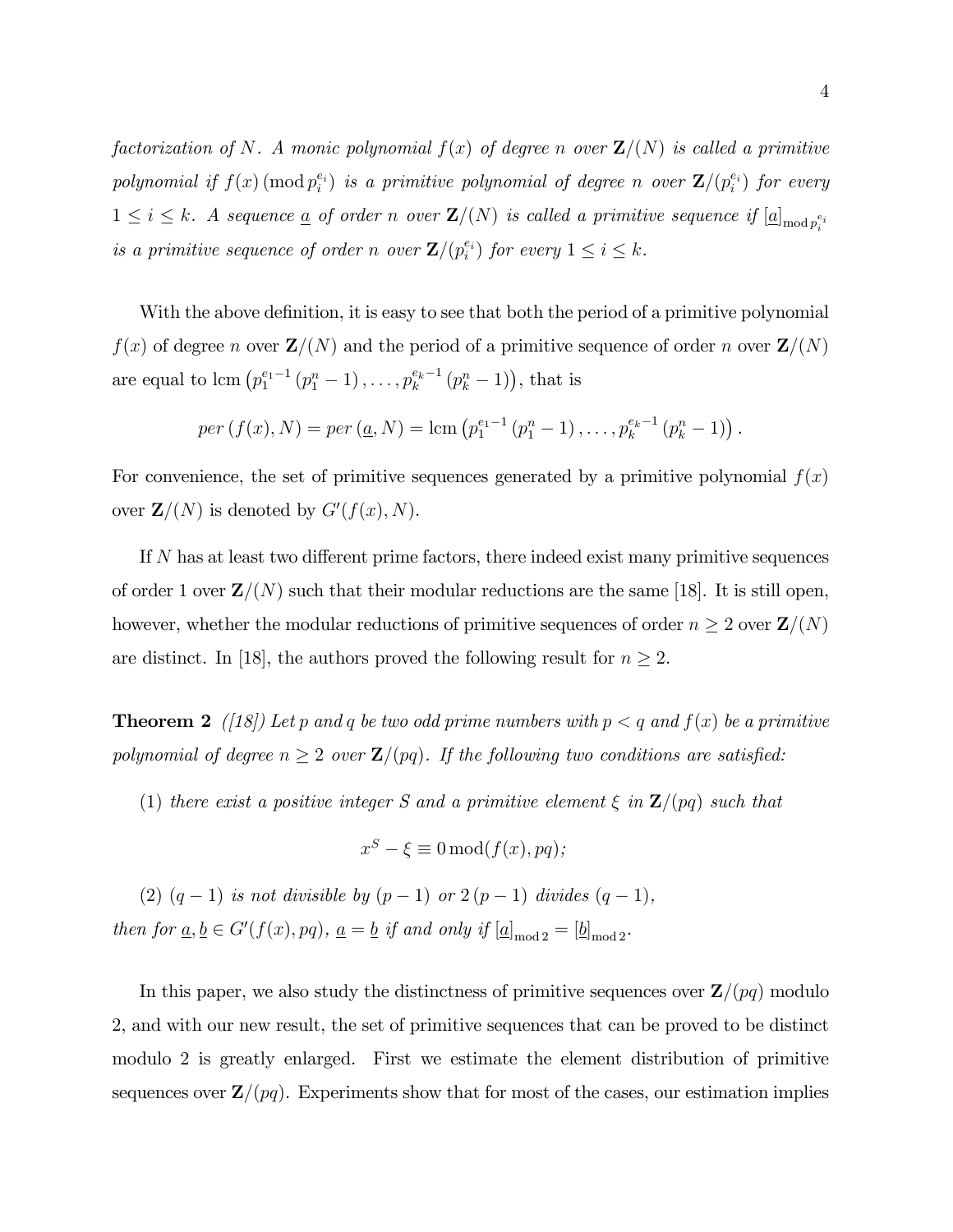that every element in  $\mathbf{Z}/(pq)$  occurs in a given primitive sequence of order  $n > 2$  over  $\mathbf{Z}/(pq)$ . Based on the result of element estimation, we obtain a new sufficient condition on the distinctness of primitive sequences over  $\mathbf{Z}/(pq)$  modulo 2 as follows.

**Theorem 3** Let p and q be two odd prime numbers with  $p < q$  and  $f(x)$  be a primitive polynomial of degree  $n \geq 2$  over  $\mathbf{Z}/(pq)$ . Set  $T = \text{lcm } (p^n - 1, q^n - 1)$  and

$$
E = \begin{cases} \frac{(p-1)\cdot (q-1)\cdot (pq)^{\frac{n}{2}}}{1-\frac{p-1}{p^{n}-1}-\frac{q-1}{q^{n}-1}}, & \text{if } v_2 \left(p^n-1\right) \neq v_2 \left(q^n-1\right); \\ \max \left\{ \frac{(p-1)\cdot (q-1)\cdot (pq)^{\frac{n}{2}}}{1-\frac{p-1}{p^{n}-1}-\frac{q-1}{q^{n}-1}}, \left\lfloor \frac{q}{p} \right\rfloor \cdot \operatorname{lcm}\left(p^n-1, \frac{q^n-1}{q-1}\right) \right\}, & \text{if } v_2 \left(p^n-1\right) = v_2 \left(q^n-1\right). \end{cases}
$$

where  $v_2(u)$  is the greatest nonnegative integer m such that  $2^m$  divides u. If the following two conditions are satisfied:

(1) there exist a positive integer S and an even number C in  $\mathbb{Z}/(pq)$  such that

$$
x^{S} - C \equiv 0 \left( \text{mod } f(x), pq \right);
$$

 $(2)$   $T > E$ ,

then for  $\underline{a}, \underline{b} \in G'(f(x), pq)$ ,  $\underline{a} = \underline{b}$  if and only if  $[\underline{a}]_{\text{mod }2} = [\underline{b}]_{\text{mod }2}$ .

The proportion of  $(n, p, q)$  satisfying the conditions of Theorem 3 is tested for different ranges of  $n, p$  and  $q$ , and results show that such proportion is very high. For example, the proportion is at least 93.756% for  $2 \le n \le 31$  and  $3 \le p < q < 1000$ , whereas the corresponding proportion of Theorem 2 is only 48:765% [18]. Moreover, the existence of S and  $C$  described in condition  $(1)$  of Theorem 3 is discussed. A sufficient condition is given in Corollary 17 for the existence of such  $S$  and  $C$ . Experiments show that for the same ranges of n, p and q, the proportion of  $(n, p, q)$  satisfying the conditions of Corollary 17 is also higher than that of Theorem 1 in [18], though the conditions of Corollary 17 are stronger than those of Theorem 3.

The rest of this paper is organized as follows. In Section 2 the element distribution of primitive sequences over  $\mathbf{Z}/(pq)$  is estimated. Section 3 gives the proof of Theorem 3 and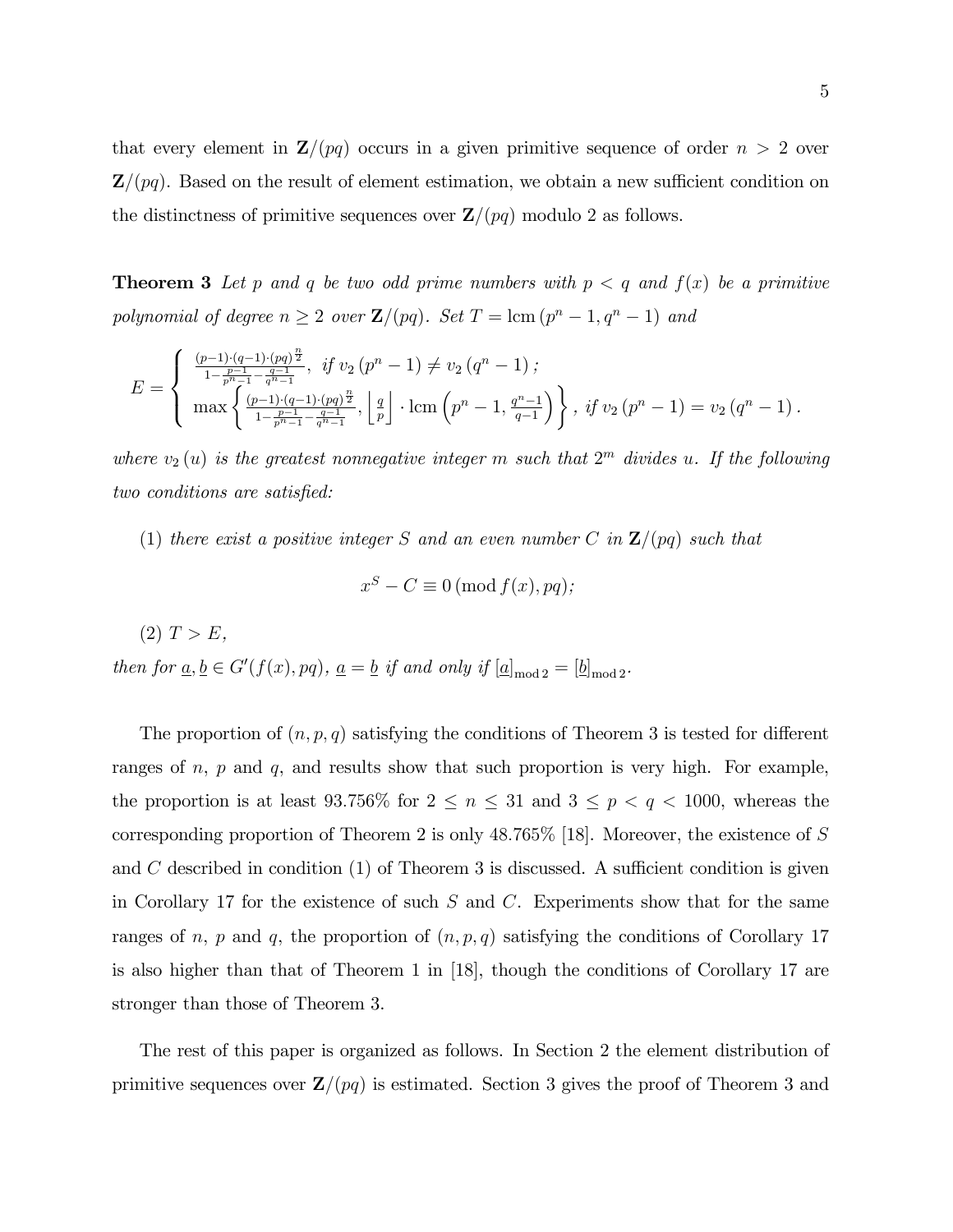discusses the number of primitive sequences satisfying the sufficient conditions given by Theorem 3.

## 2 Element distribution of primitive sequences over  $\mathbf{Z}/(pq)$

In the following of the paper, suppose that  $p$  and  $q$  are two fixed odd prime numbers with  $p < q$ .

Let  $\underline{a}$  be a periodic sequence over  $\mathbf{Z}/(pq)$  with  $T = per (\underline{a}, pq)$ . For any fixed integer  $s \in \mathbf{Z}/(pq)$ , if there exists an integer  $0 \le t \le T - 1$  such that  $a(t) = s$ , then we say that the element s occurs in <u>a</u>. Let  $N(\underline{a}^T, s)$  denote the frequency of element s occurring in a complete period of the sequence  $\underline{a}$ , that is,

$$
N\left(\underline{a}^T, s\right) = \#\left\{t \mid a\left(t\right) = s, 0 \le t \le T - 1\right\}.
$$

If  $\underline{a}$  is a primitive sequence generated by a primitive polynomial of degree  $n = 1$  over  $\mathbf{Z}/(pq)$ , then it is easy to see that not all elements in  $\mathbf{Z}/(pq)$  occur in  $q$ . However, as n increases, it seems that every element in  $\mathbf{Z}/(pq)$  occurs in  $q$ . In this section, we present a sufficient condition for this element distribution property.

Let  $e_m(\cdot)$  be the canonical additive character over  $\mathbf{Z}/(m)$  given by  $e_m(a) = e^{2\pi i a/m}$ , where  $a \in \mathbf{Z}/(m)$ . Then it is easy to see that the following lemma holds.

**Lemma 4** Let  $m$  be an integer greater than 1. Then for any integer  $c$ ,

$$
\sum_{a=0}^{m-1} e_m (ca) = \begin{cases} m, & \text{if } m \mid c; \\ 0, & \text{otherwise.} \end{cases}
$$

For any positive integer  $n$ , denote

$$
(\mathbf{Z}/(pq))^n = \{ (a_1, a_2, \ldots, a_n) \mid a_i \in \mathbf{Z}/(pq), 1 \leq i \leq n \}.
$$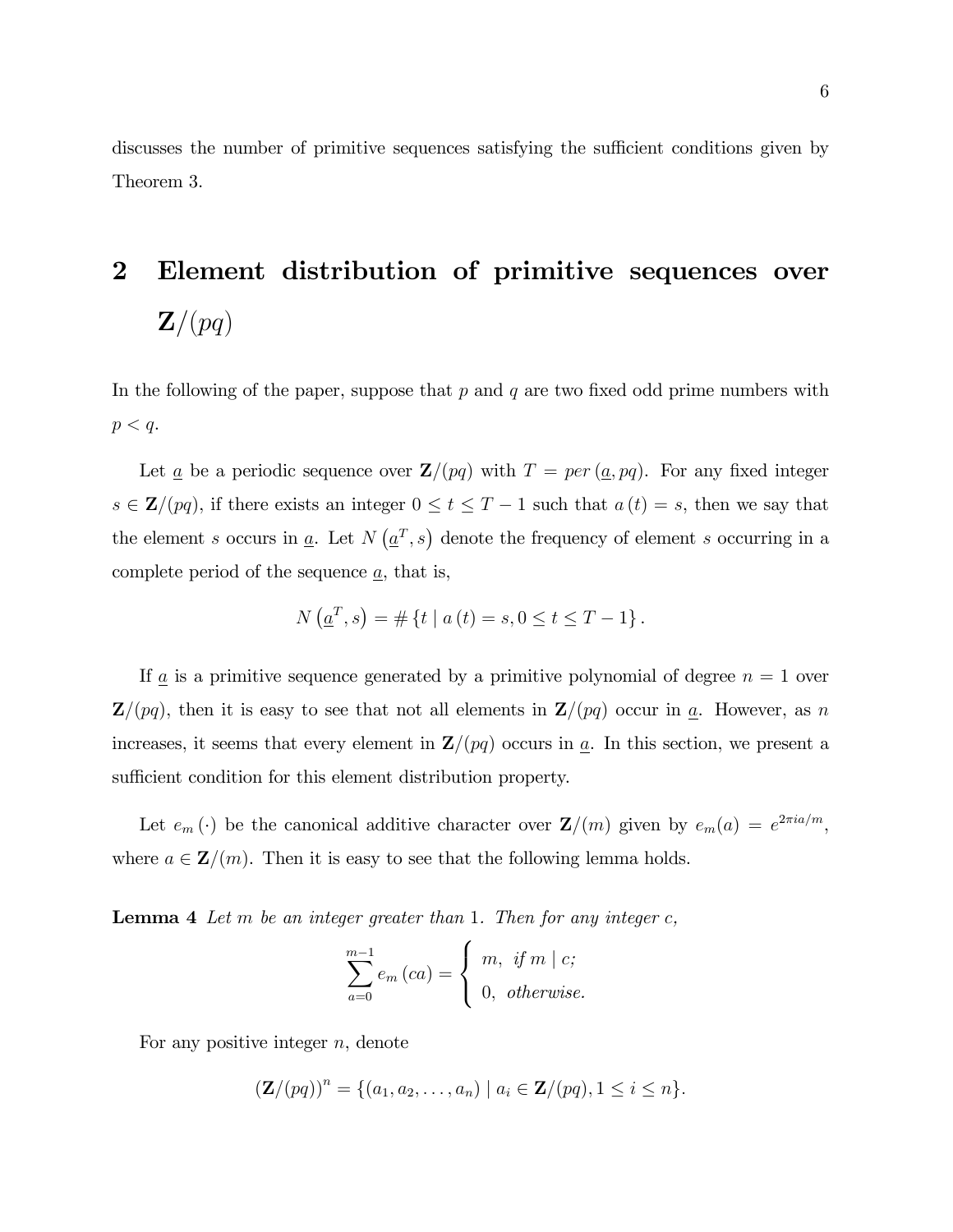**Lemma 5** Let  $f(x) = x^n - (c_{n-1}x^{n-1} + \cdots + c_1x + c_0)$  be a primitive polynomial over  $\mathbf{Z}/(pq)$  and let  $\mathbf{d} = (1, 0, \dots, 0) \in (\mathbf{Z}/(pq))^n$ . Then  $\mathbf{d} \cdot A^m \neq \mathbf{d} \cdot A^k$  for  $0 \leq m < k <$  $lcm (p^{n} - 1, q^{n} - 1), where$ 

$$
A = \begin{bmatrix} 0 & 1 & 0 & 0 & \cdots & 0 \\ 0 & 0 & 1 & 0 & \cdots & 0 \\ 0 & 0 & 0 & 1 & \cdots & 0 \\ \vdots & \vdots & \vdots & \vdots & \vdots & \vdots \\ 0 & 0 & 0 & 0 & \cdots & 1 \\ c_0 & c_1 & c_2 & c_3 & \cdots & c_{n-1} \end{bmatrix} .
$$
 (2)

*Proof.* Let  $T = \text{lcm}(p^n - 1, q^n - 1)$ . Suppose there exist two integers m and  $k, 0 \le m <$  $k < T$  such that  $\mathbf{d} \cdot A^m = \mathbf{d} \cdot A^k$ . Then we have

$$
(\mathbf{d} \cdot A^j) \cdot A^m = (\mathbf{d} \cdot A^j) \cdot A^k \text{ for } 0 \le j \le n - 1
$$
 (3)

Note that

$$
\mathbf{d} \cdot A^j = (\underbrace{0, \dots, 0}_{j}, 1, 0, \dots, 0), 0 \le j \le n - 1,
$$

and so (3) implies that

$$
A^m = A^k. \tag{4}
$$

Let  $\underline{d} = (d(t))_{t\geq0}$  be a primitive sequence generated by  $f(x)$  over  $\mathbf{Z}/(pq)$  and  $\mathbf{d}_t =$  $(d(t), d(t+1), \dots, d(t+n-1))$  be the t-th state of the sequence  $\underline{d}$  for an integer  $t \geq 0$ . It follows from (1) that

$$
\mathbf{d}_t^{\tau} = A^t \cdot \mathbf{d}_0^{\tau},
$$

where  $\mathbf{d}^{\tau}$  is the transpose of **d**. Then by (4) we have

$$
\mathbf{d}_m^{\tau} = A^m \cdot \mathbf{d}_0^{\tau} = A^k \cdot \mathbf{d}_0^{\tau} = \mathbf{d}_k^{\tau},
$$

a contradiction to  $per(\underline{d}, pq) = T$ . Therefore  $\mathbf{d} \cdot A^m \neq \mathbf{d} \cdot A^k$  for  $0 \leq m < k < T$ .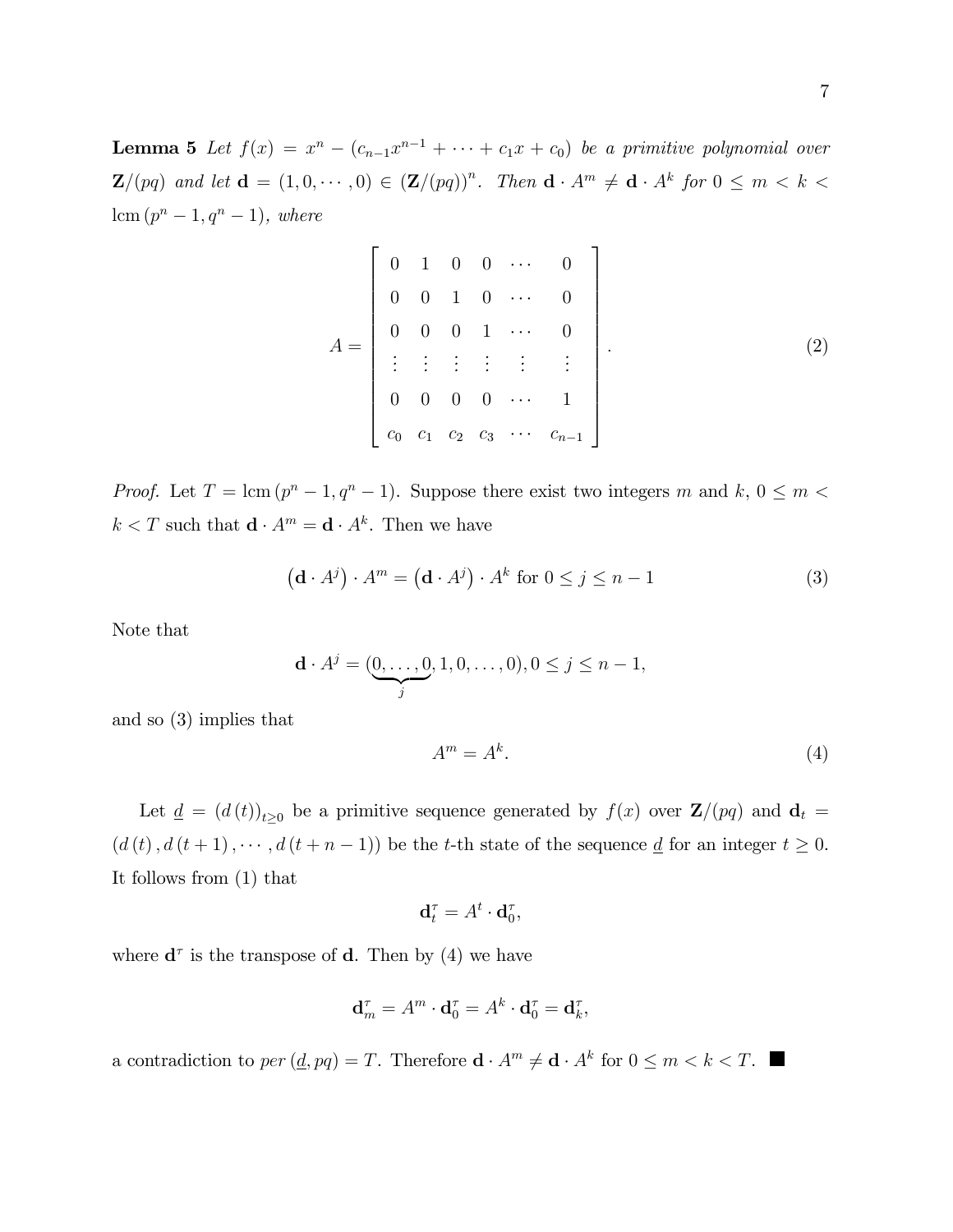$$
\left| \sum_{t=0}^{T-1} e_{pq} (a(t)) \right| \le (pq)^{\frac{n}{2}}.
$$

*Proof.* For any vector  $\mathbf{b} = (b_0, b_1, \dots, b_{n-1}) \in (\mathbf{Z}/(pq))^n$ , let

$$
\sigma\left(\mathbf{b}\right) = \sum_{t=0}^{T-1} e_{pq} \left(b_0 a\left(t\right) + b_1 a\left(t+1\right) + \dots + b_{n-1} a\left(t+n-1\right)\right).
$$
 (5)

Note that

$$
e_{pq} (b_0 a (0) + b_1 a (1) + \cdots + b_{n-1} a (n - 1))
$$
  
= 
$$
e_{pq} (b_0 a (T) + b_1 a (T + 1) + \cdots + b_{n-1} a (T + n - 1)),
$$

and so we obtain

$$
\sigma\left(\mathbf{b}\right) = \sum_{t=0}^{T-1} e_{pq} \left(b_0 a\left(t+1\right) + b_1 a\left(t+2\right) + \dots + b_{n-1} a\left(t+n\right)\right).
$$
 (6)

Assume  $f(x) = x^n - (c_{n-1}x^{n-1} + \cdots + c_1x + c_0)$ . Then we have

$$
a(t+n) = [c_0 a(t) + c_1 a(t+1) + \dots + c_{n-1} a(t+n-1)]_{\text{mod } pq}, t \ge 0.
$$
 (7)

Hence, (6) and (7) yield

$$
|\sigma(\mathbf{b})| = \left| \sum_{t=0}^{T-1} e_{pq} (b_0 a(t+1) + b_1 a(t+2) + \dots + b_{n-1} a(t+n)) \right|
$$
  
\n
$$
= \left| \sum_{t=0}^{T-1} e_{pq} \left( b_0 a(t+1) + b_1 a(t+2) + \dots + b_{n-1} \left( \sum_{k=0}^{n-1} c_k a(t+k) \right) \right) \right|
$$
  
\n
$$
= |\sigma(b_{n-1}c_0, b_0 + b_{n-1}c_1, \dots, b_{n-2} + b_{n-1}c_{n-1})|
$$
  
\n
$$
= |\sigma(\mathbf{b} \cdot A)|,
$$

where A is an  $n \times n$  matrix over  $\mathbf{Z}/(pq)$  of the form described in (2).

Recursively, we have

$$
|\sigma(\mathbf{b})| = |\sigma(\mathbf{b} \cdot A)| = |\sigma(\mathbf{b} \cdot A^2)| = \dots = |\sigma(\mathbf{b} \cdot A^{T-1})|.
$$
 (8)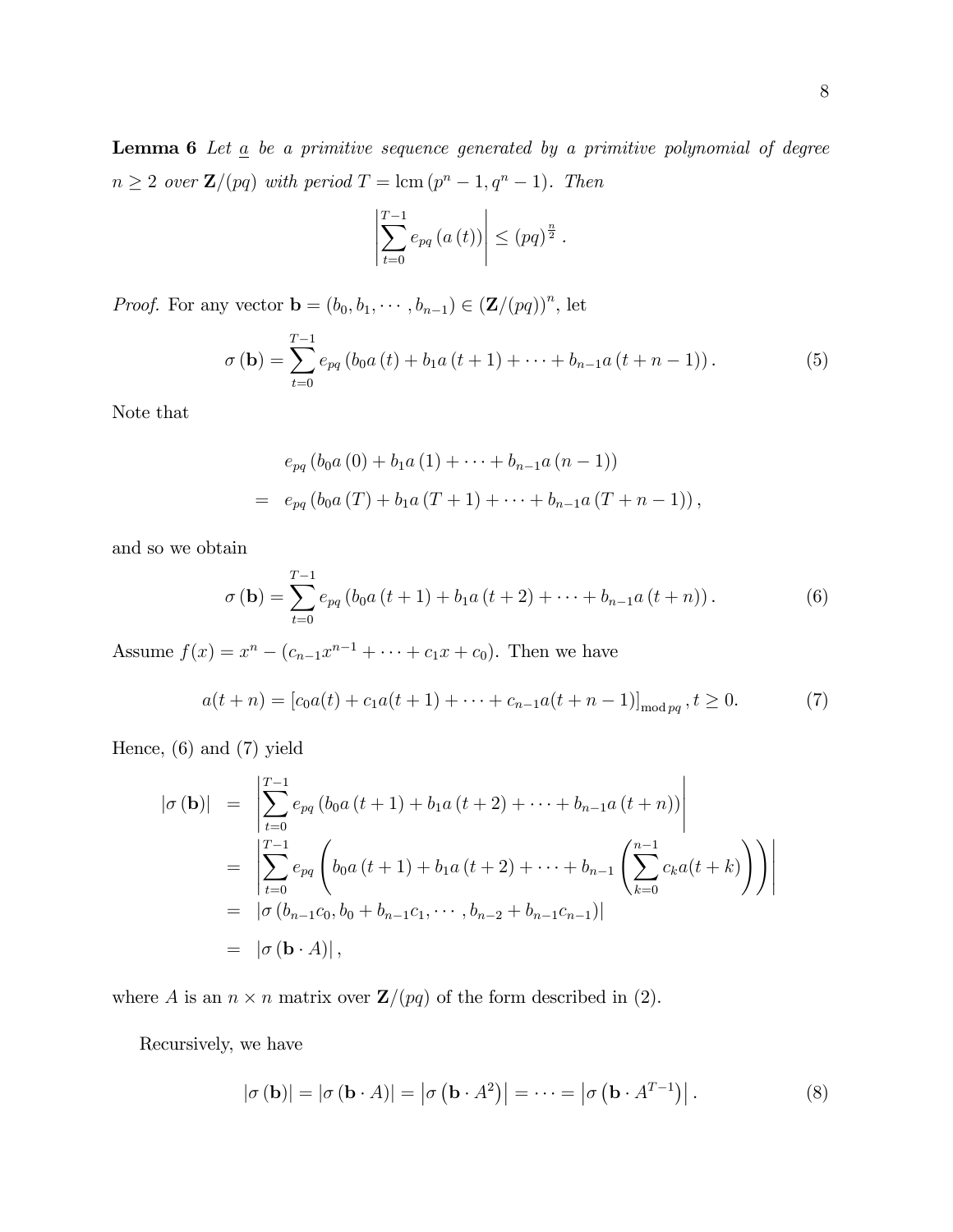Therefore, it follows that

$$
\sum_{\mathbf{b}\in(\mathbf{Z}/(pq))^n} |\sigma(\mathbf{b})|^2
$$
\n
$$
= \sum_{\mathbf{b}\in(\mathbf{Z}/(pq))^n} \sigma(\mathbf{b}) \cdot \overline{\sigma(\mathbf{b})}
$$
\n
$$
= \sum_{0\leq s,t\leq T-1} \left( \sum_{b_0\in\mathbf{Z}/(pq)} e_{pq} (b_0 (a(s) - a(t))) \right) \cdots
$$
\n
$$
\cdot \left( \sum_{b_{n-1}\in\mathbf{Z}/(pq)} e_{pq} (b_{n-1} (a(s+n-1) - a(t+n-1))) \right)
$$
\n
$$
= \sum_{0\leq s,t\leq T-1} \left( \sum_{b_0\in\mathbf{Z}/(pq)} e_{pq} (b_0 (a(s) - a(t))) \right) \cdots
$$
\n
$$
\cdot \left( \sum_{b_{n-1}\in\mathbf{Z}/(pq)} e_{pq} (b_{n-1} (a(s+n-1) - a(t+n-1))) \right)
$$
\n
$$
= T \cdot (pq)^n, \qquad (10)
$$

where the equality (9) holds since for  $0 \leq s, t \leq T - 1$ ,

$$
(a(s), \dots a(s+n-1)) = (a(t), \dots a(t+n-1))
$$
 if and only if  $s = t$ .

Let  $\mathbf{d} = (1, 0, \dots, 0) \in (\mathbf{Z}/(pq))^n$  and  $\Omega = {\mathbf{d} \cdot A^t \mid 0 \le t \le T - 1}$ . By Lemma 5, we have  $|\Omega| = T$ . Thus, (5), (8) and (10) yield

$$
T \cdot \left| \sum_{t=0}^{T-1} e_{pq} (a(t)) \right|^2 = T \cdot |\sigma(\mathbf{d})|^2
$$
  
= 
$$
\sum_{t=0}^{T-1} |\sigma(\mathbf{d}A^t)|^2
$$
  
= 
$$
\sum_{\mathbf{b} \in \Omega} |\sigma(\mathbf{b})|^2
$$
  

$$
\leq \sum_{\mathbf{b} \in (\mathbf{Z}/(pq))^n} |\sigma(\mathbf{b})|^2
$$
  
= 
$$
T \cdot (pq)^n,
$$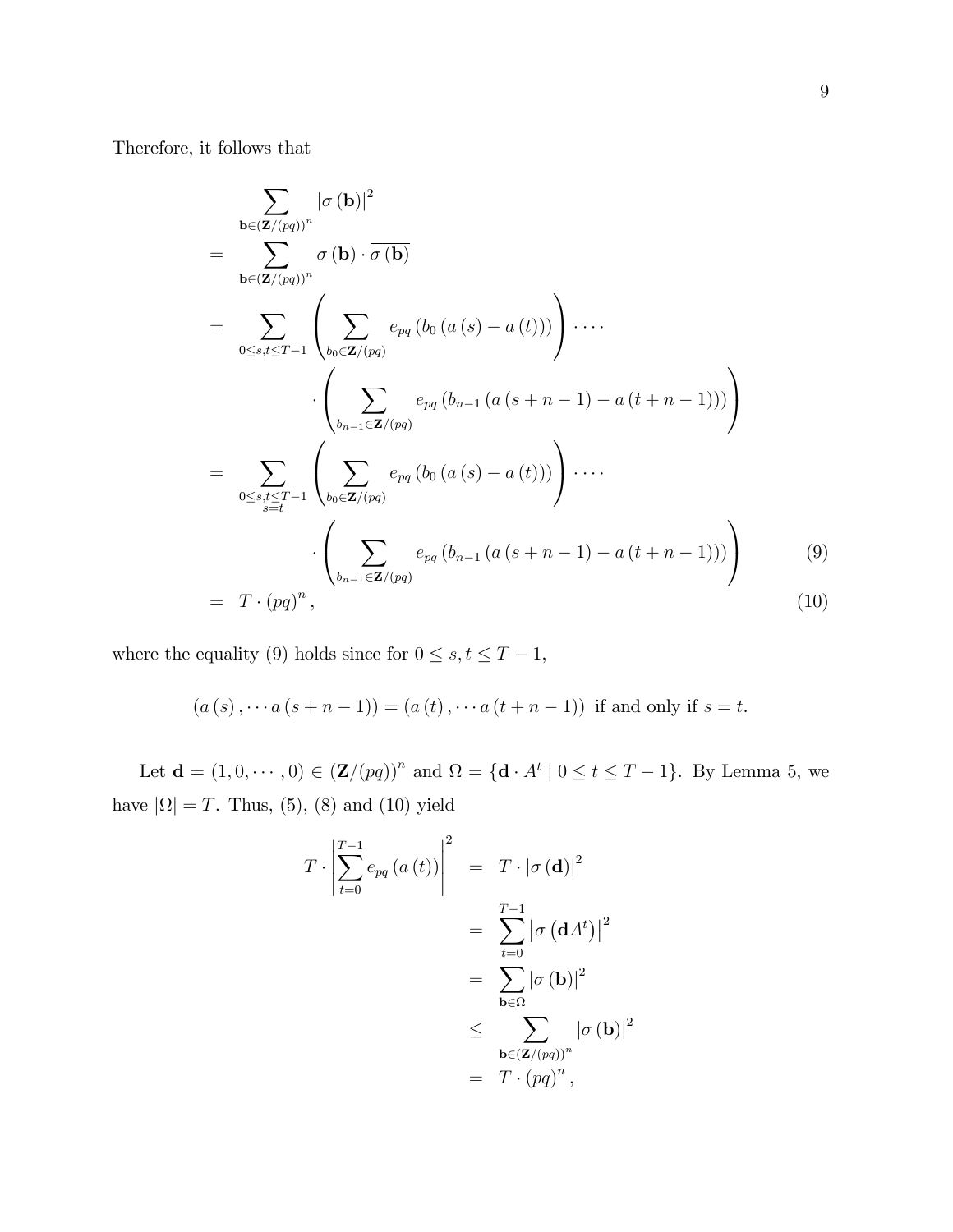and so we get

$$
\left|\sum_{t=0}^{T-1} e_{pq}\left(a\left(t\right)\right)\right| \leq \left(pq\right)^{\frac{n}{2}}.
$$

**Lemma 7** Let  $\underline{a}$  be a primitive sequence generated by a primitive polynomial of degree  $n \geq 2$  over  $\mathbf{Z}/(pq)$  with period  $T = \text{lcm } (p^n - 1, q^n - 1)$ . For any fixed elements  $s_p \in \mathbf{Z}/(p)$ and  $s_q \in \mathbf{Z}/(q)$ , we have

$$
\sum_{t=0}^{T-1} \sum_{h_1=0}^{p-1} e_p(h_1(a(t) - s_p)) = \begin{cases} \frac{pT}{p^n - 1} (p^{n-1} - 1), & \text{if } s_p = 0; \\ \frac{pT}{p^n - 1} p^{n-1}, & \text{if } s_p \in \mathbf{Z}/(p)^*. \end{cases}
$$
(11)

and

$$
\sum_{t=0}^{T-1} \sum_{h_2=0}^{q-1} e_q \left( h_2 \left( a \left( t \right) - s_q \right) \right) = \begin{cases} \frac{q}{q^n - 1} \left( q^{n-1} - 1 \right), & \text{if } s_q = 0; \\ \frac{q}{q^n - 1} q^{n-1}, & \text{if } s_q \in \mathbb{Z}/(q)^* . \end{cases} \tag{12}
$$

*Proof.* Let  $\underline{b} = [\underline{a}]_{\text{mod }p}$ . Since  $\underline{b}$  is a primitive sequence generated by  $f(x)$  over  $\mathbf{Z}/(p)$ , it follows that

$$
N\left(\underline{b}^{T},s_{p}\right)=\frac{1}{p}\sum_{t=0}^{T-1}\sum_{h_{1}=0}^{p-1}e_{p}\left(h_{1}\left(b\left(t\right)-s_{p}\right)\right)=\frac{1}{p}\sum_{t=0}^{T-1}\sum_{h_{1}=0}^{p-1}e_{p}\left(h_{1}\left(a\left(t\right)-s_{p}\right)\right).
$$

Hence,  $(11)$  immediately follows from the theory of m-sequence over finite fields. Similarly, we can get  $(12)$ .

Let <u>a</u> and T be described as in Lemma 7. For any fixed element  $s \in \mathbf{Z}/(pq)$ , set  $s_p = [s]_{\text{mod }p}$  and  $s_q = [s]_{\text{mod }q}$ . Then

$$
N\left(\underline{a}^T, s\right) = \frac{1}{pq} \sum_{t=0}^{T-1} \left( \sum_{h_1=0}^{p-1} e_p \left( h_1 \left( a \left( t \right) - s_p \right) \right) \cdot \sum_{h_2=0}^{q-1} e_q \left( h_2 \left( a \left( t \right) - s_q \right) \right) \right)
$$
  
\n
$$
= -\frac{T}{pq} + \frac{1}{pq} \sum_{t=0}^{T-1} \sum_{h_1=0}^{p-1} e_p \left( h_1 \left( a \left( t \right) - s_p \right) \right) + \frac{1}{pq} \sum_{t=0}^{T-1} \sum_{h_2=0}^{q-1} e_q \left( h_2 \left( a \left( t \right) - s_q \right) \right)
$$
  
\n
$$
+ \frac{1}{pq} \sum_{t=0}^{T-1} \sum_{h_1=1}^{p-1} \sum_{h_2=1}^{q-1} e_p \left( h_1 \left( a \left( t \right) - s_p \right) \right) e_q \left( h_2 \left( a \left( t \right) - s_q \right) \right).
$$
 (13)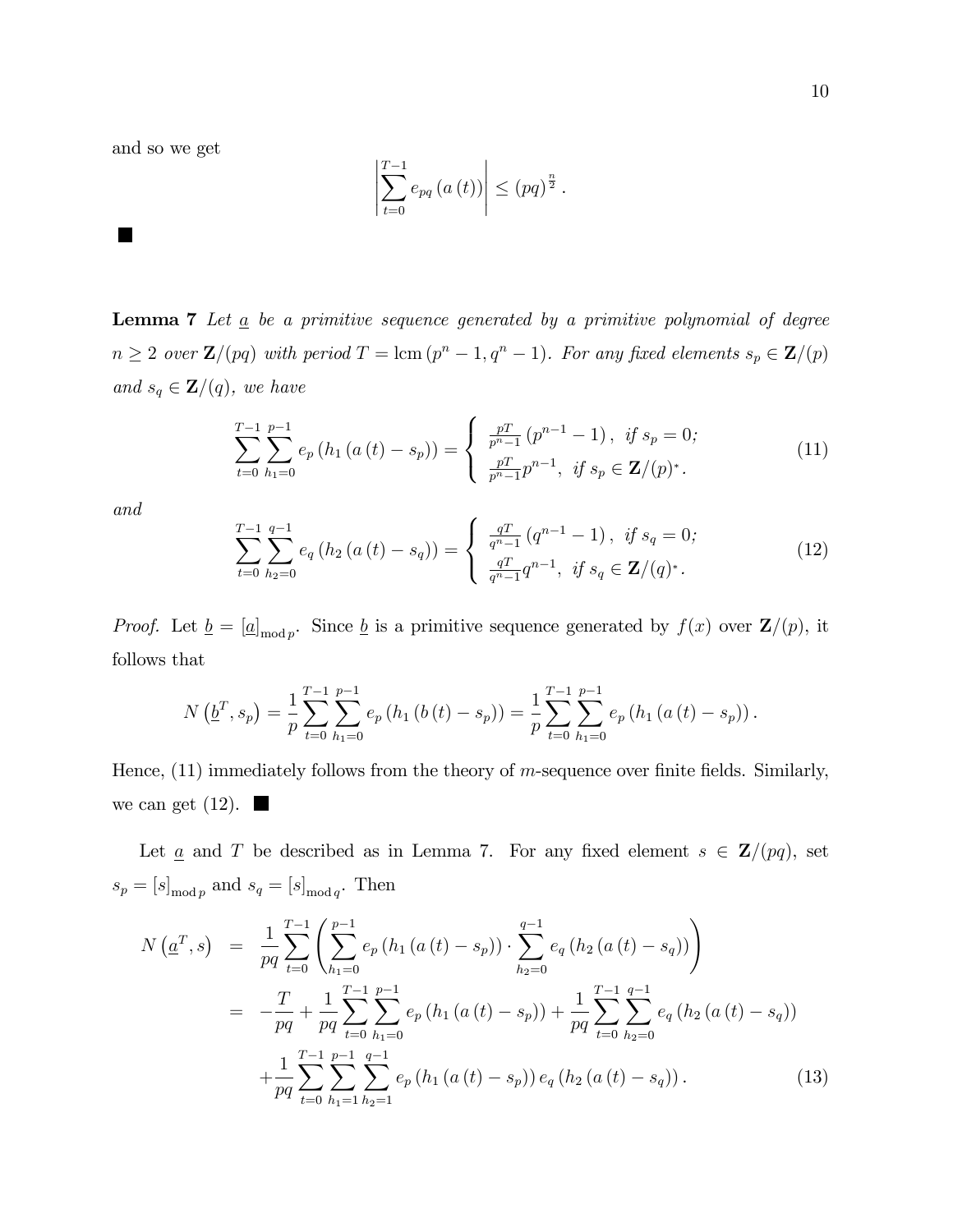Denote

$$
E(s_p, s_q) = -\frac{T}{pq} + \frac{1}{pq} \sum_{t=0}^{T-1} \sum_{h_1=0}^{p-1} e_p(h_1(a(t) - s_p)) + \frac{1}{pq} \sum_{t=0}^{T-1} \sum_{h_2=0}^{q-1} e_q(h_2(a(t) - s_q)).
$$
 (14)

Then by Lemma 7, we can deduce that

$$
E(s_p, s_q) = \begin{cases} \frac{T}{pq} \left( 1 - \frac{p-1}{p^n - 1} - \frac{q-1}{q^n - 1} \right), & \text{if } s_p = 0 \text{ and } s_q = 0; \\ \frac{T}{pq} \left( 1 + \frac{1}{p^n - 1} - \frac{q-1}{q^n - 1} \right), & \text{if } s_p \in \mathbb{Z}/(p)^* \text{ and } s_q = 0; \\ \frac{T}{pq} \left( 1 - \frac{p-1}{p^n - 1} + \frac{1}{q^n - 1} \right), & \text{if } s_p = 0 \text{ and } s_q \in \mathbb{Z}/(q)^*; \\ \frac{T}{pq} \left( 1 + \frac{1}{p^n - 1} + \frac{1}{q^n - 1} \right), & \text{if } s_p \in \mathbb{Z}/(p)^* \text{ and } s_q \in \mathbb{Z}/(q)^*. \end{cases} (15)
$$

From  $(13)$  and  $(14)$  we can get

$$
\begin{split}\n\left|N\left(\underline{a}^{T},s\right)-E\left(s_{p},s_{q}\right)\right| &= \frac{1}{pq}\left|\sum_{h_{1}=1}^{p-1}\sum_{h_{2}=1}^{q-1}\sum_{t=0}^{T-1}e_{p}\left(h_{1}\left(a\left(t\right)-s_{p}\right)\right)e_{q}\left(h_{2}\left(a\left(t\right)-s_{q}\right)\right)\right| \\
&\leq \frac{1}{pq}\sum_{h_{1}=1}^{p-1}\sum_{h_{2}=1}^{q-1}\left|\sum_{t=0}^{T-1}e_{p}\left(h_{1}a\left(t\right)\right)e_{q}\left(h_{2}a\left(t\right)\right)\right| \\
&= \frac{1}{pq}\sum_{h_{1}=1}^{p-1}\sum_{h_{2}=1}^{q-1}\left|\sum_{t=0}^{T-1}e_{pq}\left(\left(qh_{1}+ph_{2}\right)a\left(t\right)\right)\right| \\
&\leq \frac{\left(p-1\right)\cdot\left(q-1\right)}{pq}\cdot\left(pq\right)^{\frac{n}{2}}.\n\end{split} \tag{16}
$$

The last inequality (16) follows from Lemma 6 and the fact that  $[(qh_1 + ph_2) \underline{a}]_{\text{mod } pq}$  is also a primitive sequence over  $\mathbf{Z}/(pq)$  for  $1 \leq h_1 \leq p - 1$  and  $1 \leq h_2 \leq q - 1$ . Therefore, we have the following theorem.

**Theorem 8** Let  $\underline{a}$  be a primitive sequence of order  $n \geq 2$  over  $\mathbf{Z}/(pq)$  with period  $T =$  $lcm (p<sup>n</sup>-1, q<sup>n</sup>-1)$ . For a given element  $s \in \mathbf{Z}/(pq)$ , the element s occurs in the sequence  $\underline{a}$  if

$$
E(s_p, s_q) > \frac{(p-1) \cdot (q-1)}{pq} \cdot (pq)^{\frac{n}{2}},
$$

where  $s_p = [s]_{\text{mod }p}$ ,  $s_q = [s]_{\text{mod }q}$  and  $E(s_p, s_q)$  is defined in (15). In particular, every element in  $\mathbf{Z}/(pq)$  occurs in the sequence  $\underline{a}$  if

$$
T \cdot \left(1 - \frac{p-1}{p^n - 1} - \frac{q-1}{q^n - 1}\right) > (p-1) \cdot (q-1) \cdot (pq)^{\frac{n}{2}} \,. \tag{17}
$$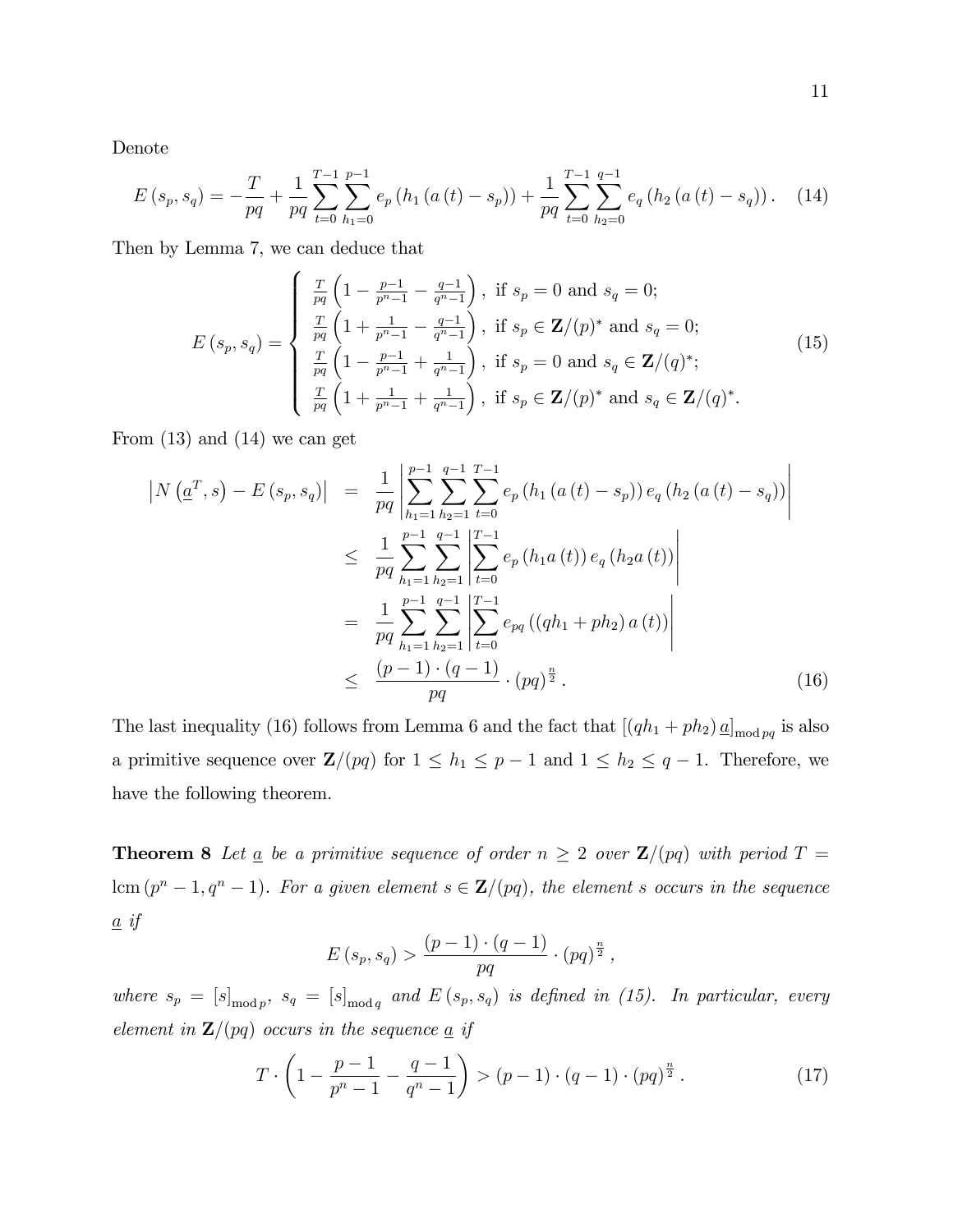Proportion of  $(n, p, q)$  satisfying the inequality (17) of Theorem 8 is tested under different ranges of n, p and q, and the results are listed in Table 1, where  $prime (k)$  is the k-th prime number. For example, the proportion is 96.461% for  $2 \le n \le 31$  and  $3 \le p < q \le$  $prime (200) = 1223$ . It can be seen from Table 1 that the proportion is very close to 100% if  $n > 2$ .

|                    | $3 \leq p < q \leq prime(k)$ |          |            |            |            |             |  |
|--------------------|------------------------------|----------|------------|------------|------------|-------------|--|
| $\boldsymbol{n}$   | $k=200$                      | $k=500$  | $k = 1000$ | $k = 3000$ | $k = 5000$ | $k = 10000$ |  |
| $2 \leq n \leq 31$ | 96.461\%                     | 96.570\% | 96.612\%   | 96.644\%   | 96.562\%   | 96.658\%    |  |
| $3 \leq n \leq 31$ | 99.787\%                     | 99.900\% | 99.944\%   | 99.977%    | 99.985%    | 99.991\%    |  |
| $4 \leq n \leq 31$ | 99.921\%                     | 99.977\% | 99.991%    | 99.998\%   | 99.999%    | 99.999%     |  |
| 5 < n < 31         | 100\%                        | 100\%    | 100\%      | 99.999\%   | 99.999%    | 99.999\%    |  |
| $6 \leq n \leq 31$ | 100%                         | 100\%    | 100\%      | 99.999%    | 99.999%    | 99.999%     |  |
| $7 \leq n \leq 31$ | 100\%                        | 100\%    | 100\%      | 100\%      | 100\%      | 100\%       |  |

Table 1 Proportion of  $(n, p, q)$  satisfying the inequality (17) of Theorem 8

**Remark 9** Not all elements in  $\mathbb{Z}/(pq)$  occur in a primitive sequence of order  $n = 2$  over **Z**/(pq). For example,  $f(x) = x^2 - (4x + 13)$  is a primitive polynomial of degree  $n = 2$  over  $\mathbf{Z}/(pq)$  with period  $T = \text{lcm } (3^2 - 1, 5^2 - 1) = 24$  and

$$
\underline{a} = (1, 0, 13, 7, 2, 9, 2, 5, 1, 9, 4, 13, 14, 0, 2, 8, 13, 6, 13, 10, 14, 6, 11, 2, \cdots)
$$

is a primitive sequence generated by  $f(x)$  over  $\mathbf{Z}/(pq)$ . It can be seen that the element 3 and the element 12 do not occur in the sequence a.

**Corollary 10** Let <u>a</u> and T be given as in Theorem 8. For  $n > 2$ , every element in  $\mathbb{Z}/(pq)$ occurs in the sequence  $\underline{a}$  if

$$
q \ge \left(\frac{403}{354}\right)^{\frac{2}{n-2}} \cdot p^{\frac{n+2}{n-2}}.
$$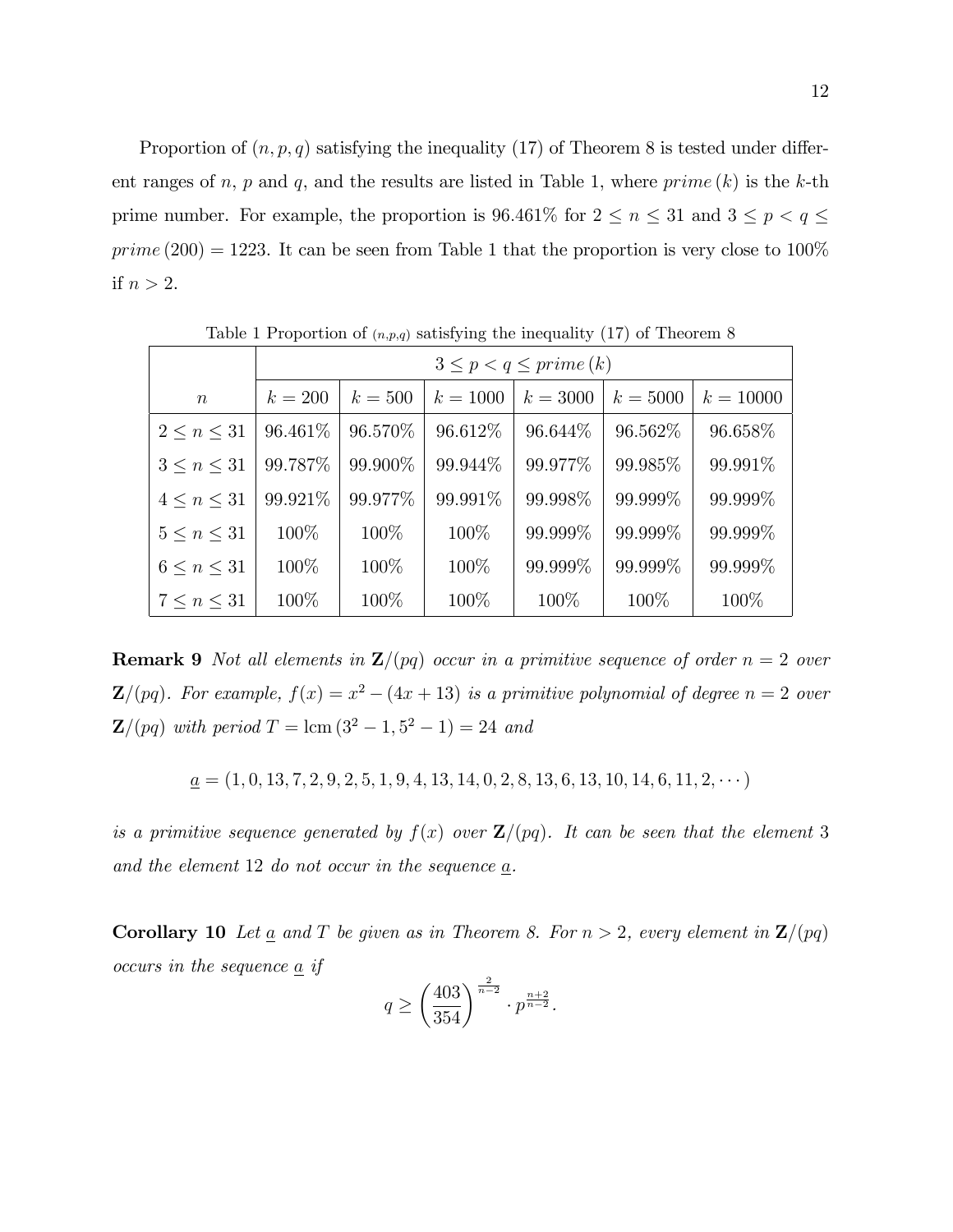Proof. On the one hand, we have

$$
T \cdot \left(1 - \frac{p-1}{p^n - 1} - \frac{q-1}{q^n - 1}\right)
$$
  
=  $T \cdot \left(1 - \frac{1}{p^{n-1} + \dots + p+1} - \frac{1}{q^{n-1} + \dots + q+1}\right)$   
 $\geq T \cdot \left(1 - \frac{1}{p^2 + p + 1} - \frac{1}{q^2 + q + 1}\right)$   
 $\geq T \cdot \left(1 - \frac{1}{3^2 + 3 + 1} - \frac{1}{5^2 + 5 + 1}\right)$   
=  $\frac{359}{403} \cdot T$   
 $\geq \frac{359}{403} \cdot (q^n - 1).$  (18)

Note that  $q^n \geq 5^3 = 125$ , and so it follows from (18) that

$$
T \cdot \left(1 - \frac{p-1}{p^n - 1} - \frac{q-1}{q^n - 1}\right) \ge \frac{359}{403} \cdot (q^n - 1) > \frac{354}{403} \cdot q^n.
$$

On the other hand, it is clear that

$$
(p-1)\cdot (q-1)\cdot (pq)^{\frac{n}{2}} < (pq)^{\frac{n}{2}+1} \,. \tag{19}
$$

Since  $q \ge (\frac{403}{354})^{\frac{2}{n-2}} \cdot p^{\frac{n+2}{n-2}}$ , we get

$$
\frac{\frac{354}{403} \cdot q^n}{(pq)^{\frac{n}{2}+1}} = \frac{\frac{354}{403} \cdot q^{\frac{n}{2}-1}}{p^{\frac{n}{2}+1}} \ge 1.
$$
\n(20)

Then (18), (19) and (20) yield

$$
T \cdot \left(1 - \frac{p-1}{p^n - 1} - \frac{q-1}{q^n - 1}\right) > \frac{354}{403} \cdot q^n
$$
  
\n
$$
\geq (pq)^{\frac{n}{2}+1}
$$
  
\n
$$
> (p-1) \cdot (q-1) \cdot (pq)^{\frac{n}{2}},
$$

and so the corollary follows from Theorem 8.

For two given odd prime numbers  $p$  and  $q$  with  $p < q,$  since

$$
\lim_{n \to \infty} \left( \frac{403}{354} \right)^{\frac{2}{n-2}} \cdot p^{\frac{n+2}{n-2}} = p,
$$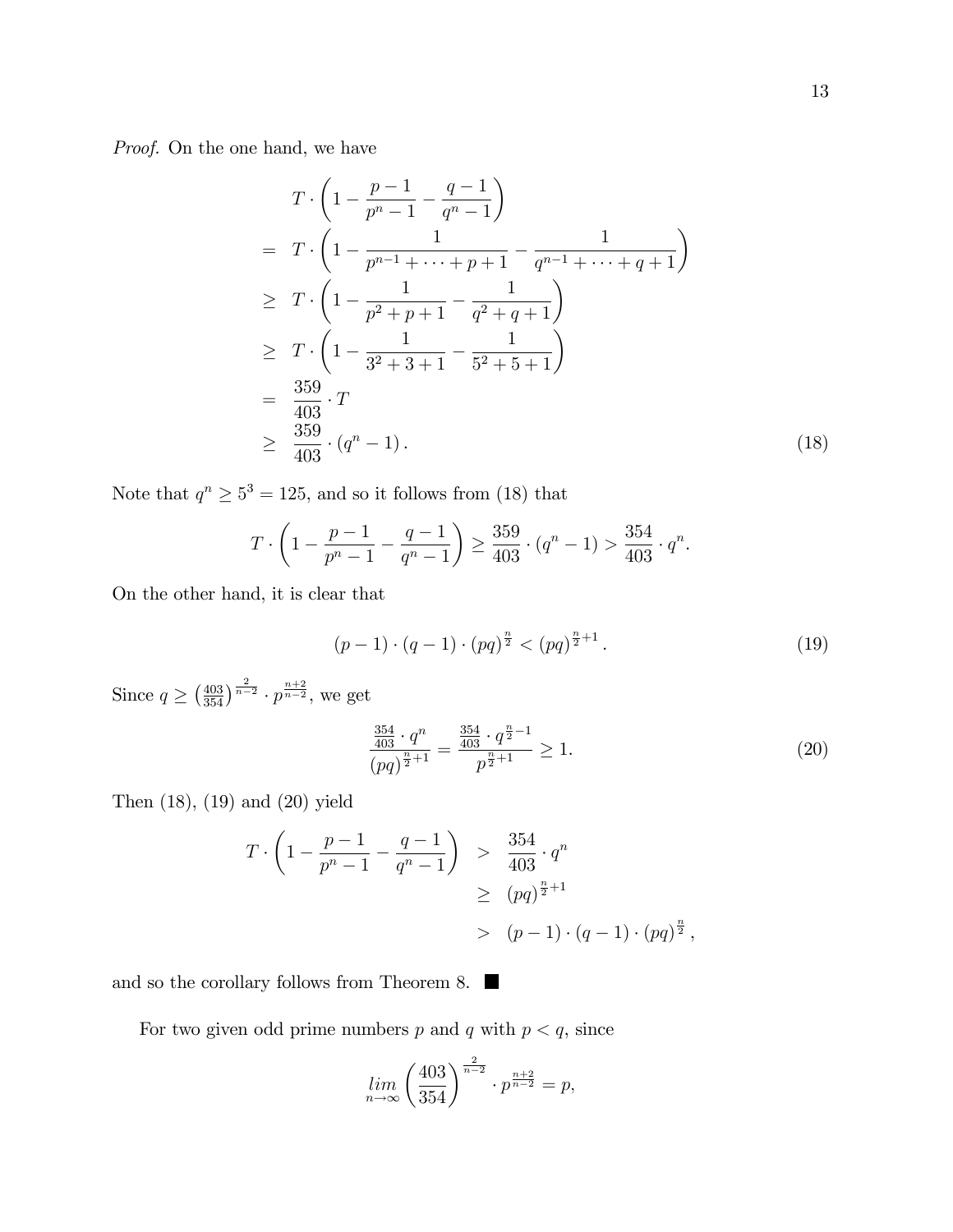there exists a positive integer N such that  $q \geq (\frac{403}{354})^{\frac{2}{n-2}} \cdot p^{\frac{n+2}{n-2}}$  for any integer  $n > N$ , and so it follows from Corollary 10 that every element in  $\mathbf{Z}/(pq)$  occurs in a primitive sequence  $\underline{a}$  of order *n*.

### 3 Distinctness of primitive sequences over  $\mathbf{Z}/(pq)$  modulo 2

In this section, we first give the complete proof of Theorem 3 presented in Section 1 and then discuss the proportion of primitive sequences covered by Theorem 3.

### 3.1 The proof of Theorem 3

Throughout this subsection, let p and q be two odd prime numbers with  $p < q$  and  $f(x)$ be a primitive polynomial of degree  $n \geq 2$  over  $\mathbf{Z}/(pq)$ .

**Lemma 11** Let <u>a</u> and <u>b</u> be two sequences in  $G'(f(x), pq)$  with  $[\underline{a}]_{\text{mod }2} = [\underline{b}]_{\text{mod }2}$ . If

(1) there exist a positive integer S and an even number C in  $\mathbf{Z}/(pq)$  such that  $x^S - C \equiv$  $0 \text{ (mod } f(x), pq);$  and

(2) for any sequence  $\underline{z} \in G'(f(x), pq)$ , either 1 or  $pq-1$  occurs in  $\underline{z}$ , then  $[\underline{a}]_{\text{mod }p} = [\underline{b}]_{\text{mod }p}$  or  $[\underline{a}]_{\text{mod }q} = [\underline{b}]_{\text{mod }q}$ .

*Proof.* Denote  $\underline{c} = [\underline{a} - \underline{b}]_{\text{mod }pq}$ . It suffices to prove that  $[\underline{c}]_{\text{mod }p} = \underline{0}$  or  $[\underline{c}]_{\text{mod }q} = \underline{0}$ .

Suppose  $[c]_{\text{mod }p} \neq \underline{0}$  and  $[c]_{\text{mod }q} \neq \underline{0}$ . Then  $c \in G'(f(x), pq)$ , and so it follows from condition (2) that there exists an integer  $t \geq 0$  such that  $c(t) = 1$  or  $c(t) = pq - 1$ .

If 
$$
c(t) = 1
$$
, i.e.,  $[a(t) - b(t)]_{\text{mod } pq} = 1$ , then it follows from  $[a(t)]_{\text{mod } 2} = [b(t)]_{\text{mod } 2}$  that  

$$
a(t) = 0 \text{ and } b(t) = pq - 1.
$$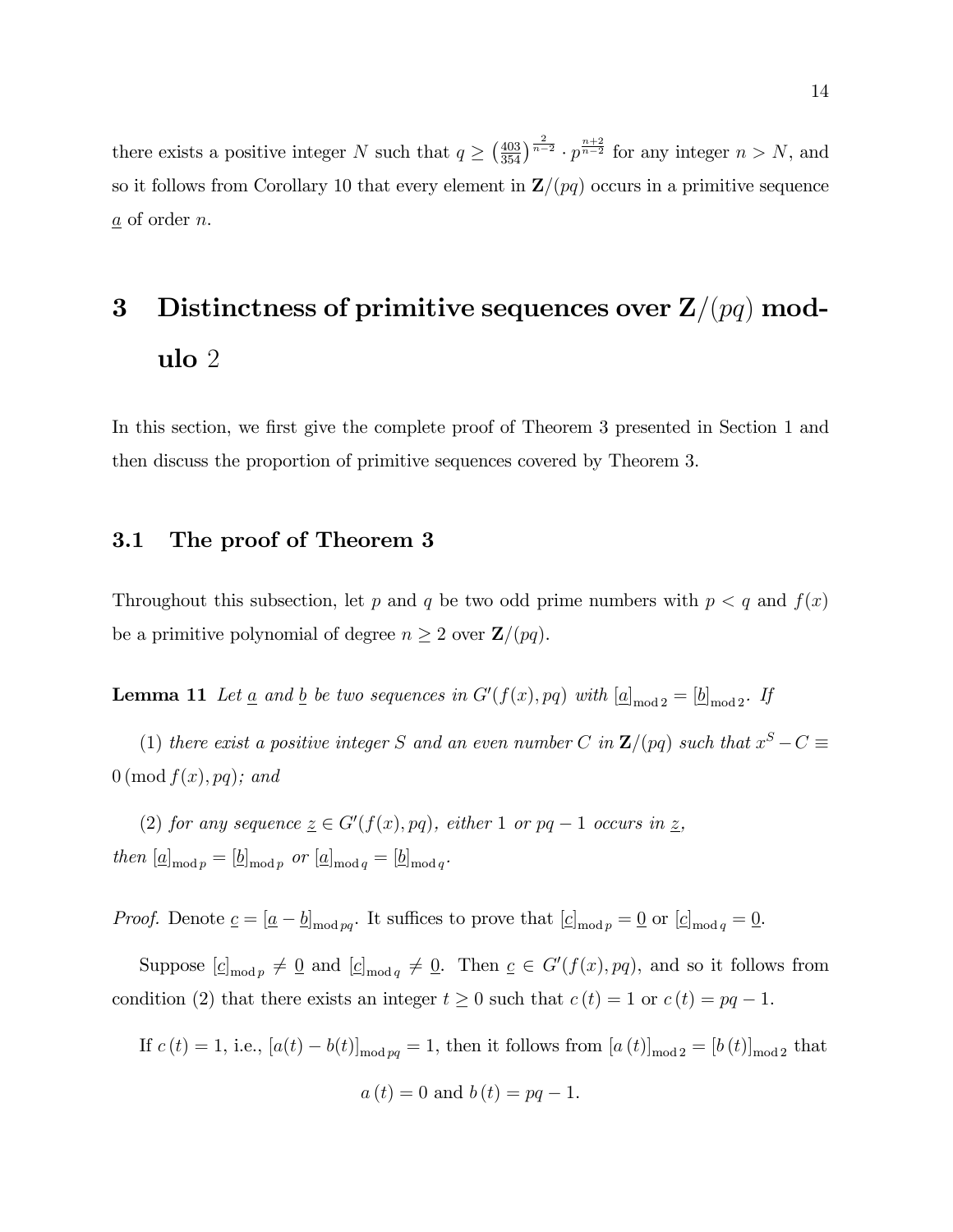Thus, by condition (1) we have

 $a(t + S) = [C \cdot 0]_{\text{mod } pq} = 0$  and  $b(t + S) = [C \cdot (pq - 1)]_{\text{mod } pq} = pq - C$ .

Note that  $C$  is an even number, and so this implies that

$$
[a(t + S)]_{\text{mod }2} = 0 \neq 1 = [pq - C]_{\text{mod }2} = [b(t + S)]_{\text{mod }2},
$$

a contradiction to the assumption that  $[\underline{a}]_{\text{mod }2} = [\underline{b}]_{\text{mod }2}$ .

Similarly, it can be shown that if  $c(t) = pq - 1$ , then  $[\underline{a}]_{\text{mod }2} \neq [\underline{b}]_{\text{mod }2}$ .

Therefore, we get that either  $[c]_{\text{mod }p} = \underline{0}$  or  $[c]_{\text{mod }q} = \underline{0}$ .

In the following we discuss the two cases  $[\underline{a}]_{\text{mod }p} = [\underline{b}]_{\text{mod }p}$  and  $[\underline{a}]_{\text{mod }q} = [\underline{b}]_{\text{mod }q}$ , respectively.

**Lemma 12** Let <u>a</u> and <u>b</u> be two sequences in  $G'(f(x), pq)$  with  $[\underline{a}]_{\text{mod }2} = [\underline{b}]_{\text{mod }2}$  and  $[\underline{a}]_{\text{mod }p} = [\underline{b}]_{\text{mod }p}$ . Then  $\underline{a} = \underline{b}$  if for any sequence  $\underline{z} \in G'(f(x), pq)$ , every element in  $\mathbf{Z}/(pq)$  occurs in z.

*Proof.* Since  $[\underline{a}]_{\text{mod }p} = [\underline{b}]_{\text{mod }p}$ , it suffices to show  $[\underline{a}]_{\text{mod }q} = [\underline{b}]_{\text{mod }q}$ . By the Chinese Remainder Theorem we get that

$$
\underline{a} \equiv q \cdot \left[ q^{-1} \cdot \underline{a} \right]_{\text{mod } p} + p \cdot \left[ p^{-1} \cdot \underline{a} \right]_{\text{mod } q} \text{mod } pq \tag{21}
$$

and

$$
\underline{b} \equiv q \cdot \left[ q^{-1} \cdot \underline{b} \right]_{\text{mod } p} + p \cdot \left[ p^{-1} \cdot \underline{b} \right]_{\text{mod } q} \text{mod } pq. \tag{22}
$$

Denote  $\underline{m}_1 = [q^{-1} \cdot \underline{a}]_{\text{mod } p} = [q^{-1} \cdot \underline{b}]_{\text{mod } p}, \underline{m}_2 = [p^{-1} \cdot \underline{a}]_{\text{mod } q}$  and  $\underline{m}_3 = [p^{-1} \cdot \underline{b}]_{\text{mod } q}$ . It can be seen that  $\underline{m}_1 \in G'(f(x), p)$ ,  $\underline{m}_2, \underline{m}_3 \in G'(f(x), q)$ , and (21), (22) can be written as

$$
\underline{a} = [q \cdot \underline{m}_1 + p \cdot \underline{m}_2]_{\text{mod } pq} \text{ and } \underline{b} = [q \cdot \underline{m}_1 + p \cdot \underline{m}_3]_{\text{mod } pq}.
$$
 (23)

Suppose  $\underline{m}_2 \neq \underline{m}_3$ . We will show  $[\underline{a}]_{\text{mod }2} \neq [\underline{b}]_{\text{mod }2}$  by discussing the following two cases, respectively.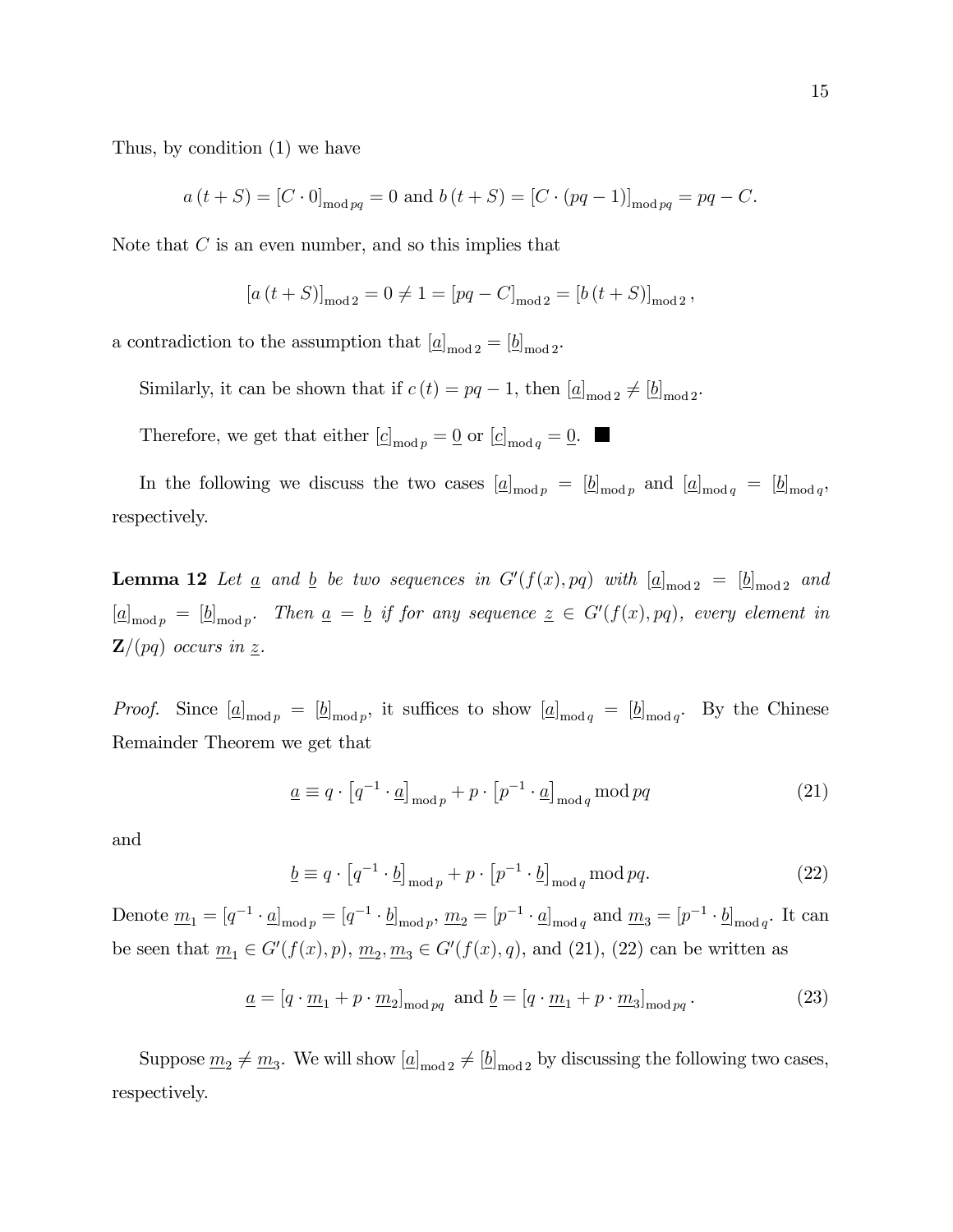Case 1:  $\underline{m}_2$  and  $\underline{m}_3$  are linearly independent over  $\mathbf{Z}/(q)$ 

Since  $\underline{m}_2$  and  $\underline{m}_3$  are two m-sequences over the finite field  $\mathbf{Z}/(q)$ , it can be seen that there exists an integer  $t \geq 0$  such that  $m_2(t) = 0$  and  $m_3(t) = 1$ . Hence (23) yields

$$
a(t) = [q \cdot m_1(t)]_{\text{mod } pq}
$$
 and  $b(t) = [q \cdot m_1(t) + p]_{\text{mod } pq}$ . (24)

Note that  $q \cdot m_1 (t) \le q \cdot (p - 1) < pq$  and  $q \cdot m_1 (t) + p \le q \cdot (p - 1) + p < pq$ , and so (24) implies that

$$
a(t) = q \cdot m_1(t)
$$
 and  $b(t) = q \cdot m_1(t) + p$ .

This shows that  $[a(t)]_{\text{mod } 2} \neq [b(t)]_{\text{mod } 2}$ .

Case 2:  $\underline{m}_2$  and  $\underline{m}_3$  are linearly dependent over  $\mathbf{Z}/(q)$ 

Since  $\underline{m}_2 \neq \underline{m}_3$ , we have  $\underline{m}_3 = [\lambda \cdot \underline{m}_2]_{\text{mod }q}$  for some integer  $2 \leq \lambda \leq q-1$ . It follows from condition (1) that  $(m_1(t), m_2(t))$  runs through the set  $\{(u, v) | u \in \mathbf{Z}/(p), v \in \mathbf{Z}/(q)\}\$ when t runs from 0 to  $\text{lcm} (p^{n} - 1, q^{n} - 1) - 1.$ 

If  $\lambda$  is even, then choose an integer  $t \geq 0$  such that  $m_1(t) = 0$  and  $m_2(t) = 1$ , and so (23) immediately yields

$$
a(t) = p \text{ and } b(t) = \lambda \cdot p < pq.
$$

This shows that  $[a(t)]_{\text{mod }2} \neq [b(t)]_{\text{mod }2}$ .

If  $\lambda$  is odd, then let us denote  $\delta = \lceil \frac{q}{\lambda} \rceil$  $\frac{q}{\lambda}$ . Since

$$
q = \lambda \cdot \frac{q}{\lambda} \le \lambda \cdot \delta = \lambda \cdot \left\lceil \frac{q}{\lambda} \right\rceil < \lambda \cdot \left( \frac{q}{\lambda} + 1 \right) = q + \lambda < 2 \cdot q,
$$

it follows that  $[\lambda \cdot \delta]_{\text{mod } q} = \lambda \cdot \delta - q$ . Choose an integer  $t \geq 0$  such that  $m_1(t) = 0$  and  $m_2(t) = \delta$ . Then (23) yields

$$
a(t) = [p \cdot \delta]_{\text{mod } pq} = p \cdot \delta
$$

and

$$
b(t) = \left[ p \cdot [\lambda \cdot \delta]_{\text{mod } q} \right]_{\text{mod } pq} = p \cdot [\lambda \cdot \delta]_{\text{mod } q} = p \cdot (\lambda \cdot \delta - q).
$$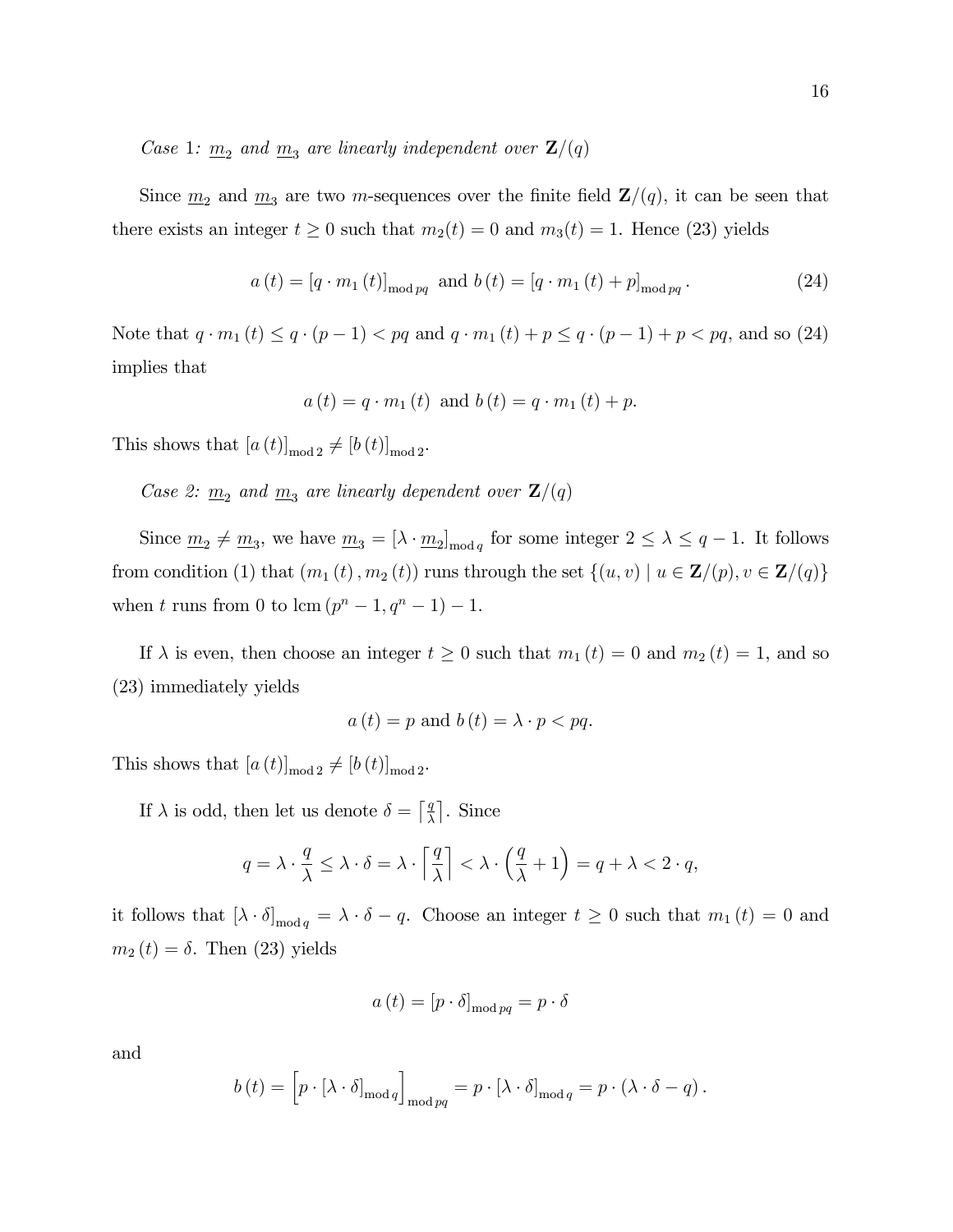It follows that

$$
[a(t)]_{\text{mod }2} = [\delta]_{\text{mod }2} \neq [\delta - 1]_{\text{mod }2} = [p \cdot (\lambda \cdot \delta - q)]_{\text{mod }2} = [b(t)]_{\text{mod }2}.
$$

The above discussions imply that  $\underline{m}_2 = \underline{m}_3$ , and so  $[\underline{a}]_{\text{mod } q} = [\underline{b}]_{\text{mod } q}$ .

For a positive integer u, let  $v_2(u)$  denote the greatest nonnegative integer m such that  $2<sup>m</sup>$  divides u. With the notation,  $v_2(u) = 0$  if and only if u is odd.

**Lemma 13** Let  $\underline{a}$  and  $\underline{b}$  be two sequences in  $G'(f(x), pq)$  with  $[\underline{a}]_{\text{mod }2} = [\underline{b}]_{\text{mod }2}$  and  $[\underline{a}]_{\text{mod } q} = [\underline{b}]_{\text{mod } q}$ . Set  $T = \text{lcm } (p^n - 1, q^n - 1)$  and

$$
E = \begin{cases} 0, & \text{if } v_2 \left( p^n - 1 \right) \neq v_2 \left( q^n - 1 \right); \\ \left\lfloor \frac{q}{p} \right\rfloor \cdot \text{lcm} \left( p^n - 1, \frac{q^n - 1}{q - 1} \right), & \text{if } v_2 \left( p^n - 1 \right) = v_2 \left( q^n - 1 \right). \end{cases}
$$

Then  $\underline{a} = \underline{b}$  if

(1) for any sequence  $\underline{z} \in G'(f(x), pq)$ , every element in  $\mathbf{Z}/(pq)$  occurs in  $\underline{z}$ ; and

$$
(2) T > E.
$$

*Proof.* Since  $[\underline{a}]_{\text{mod }q} = [\underline{b}]_{\text{mod }q}$ , it suffices to show  $[\underline{a}]_{\text{mod }p} = [\underline{b}]_{\text{mod }p}$ . Proceed as in the proof of Lemma 12, we get

$$
\underline{a} = [q \cdot \underline{m}_1 + p \cdot \underline{m}_3]_{\text{mod } pq} \text{ and } \underline{b} = [q \cdot \underline{m}_2 + p \cdot \underline{m}_3]_{\text{mod } pq},\tag{25}
$$

where  $\underline{m}_1 = [q^{-1} \cdot \underline{a}]_{\text{mod } p}, \underline{m}_2 = [q^{-1} \cdot \underline{b}]_{\text{mod } p} \in G'(f(x), p)$  and  $\underline{m}_3 = [p^{-1} \cdot \underline{a}]_{\text{mod } q} =$  $[p^{-1} \cdot \underline{b}]_{\text{mod } q} \in G'(f(x), q).$ 

Suppose  $\underline{m}_1 \neq \underline{m}_2$ . We will show  $[\underline{a}]_{\text{mod }2} \neq [\underline{b}]_{\text{mod }2}$  or  $T \leq E$  by discussing the following two cases, respectively.

Case 1:  $\underline{m}_1$  and  $\underline{m}_2$  are linearly independent over  $\mathbf{Z}/(p)$ 

Since  $\underline{m}_1$  and  $\underline{m}_2$  are two m-sequences over the finite field  $\mathbf{Z}/(p)$ , there exists an integer  $t \geq 0$  such that  $m_1(t) = 0$  and  $m_2(t) = 1$ . Let  $q = k \cdot p + r$  with  $0 < r \leq p - 1$ .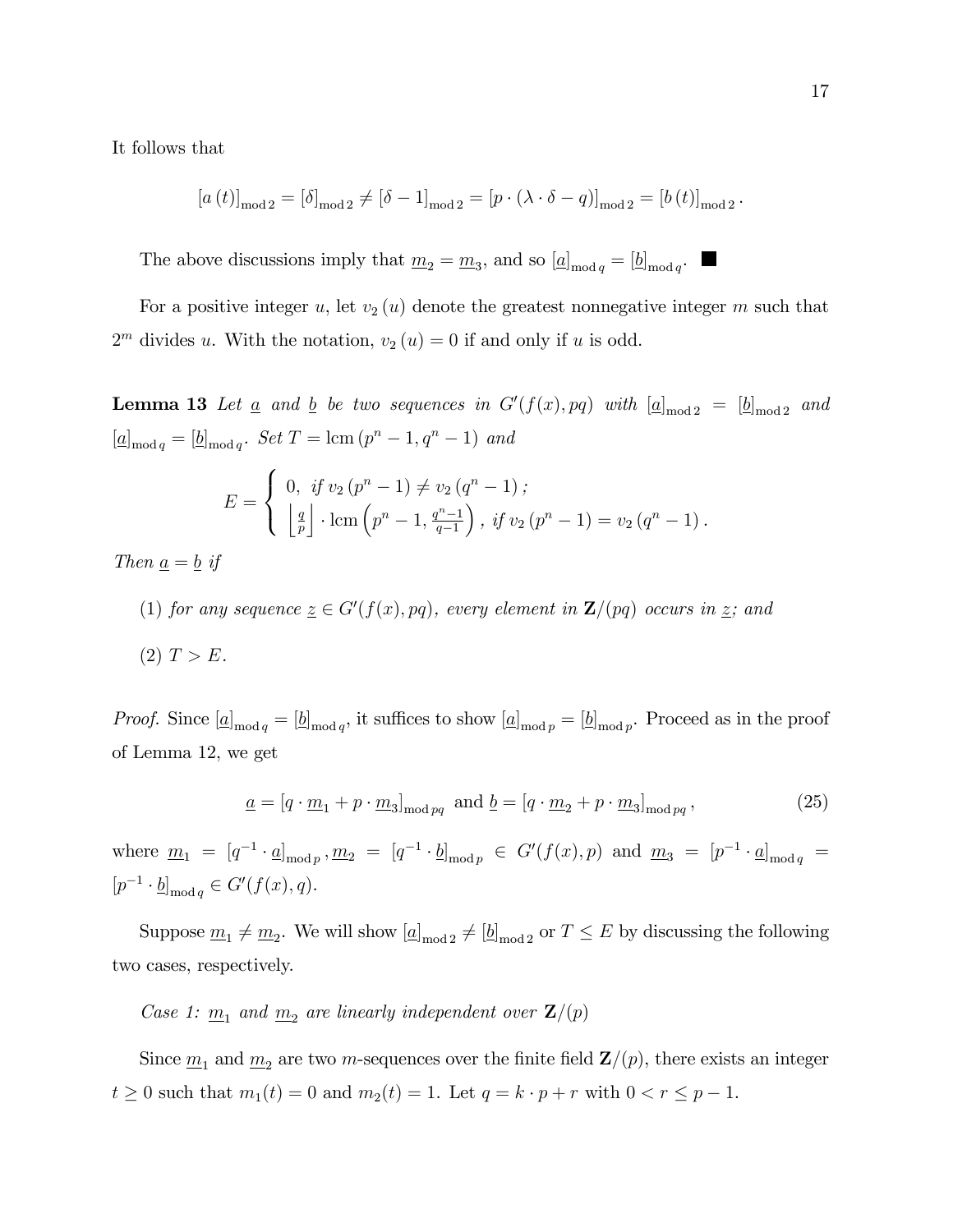Case 1.1:  $0 \leq m_3(t) \leq q - k - 1$ 

Since  $q \cdot 1 + p \cdot m_3(t) \le q + p \cdot (q - k - 1) < pq$ , we have

$$
a(t) = [0 + p \cdot m_3(t)]_{\text{mod }pq} = p \cdot m_3(t)
$$

and

$$
b(t) = [q \cdot 1 + p \cdot m_3(t)]_{\text{mod } pq} = q + p \cdot m_3(t),
$$

then we get  $[a(t)]_{\text{mod }2} = [m_3(t)]_{\text{mod }2} \neq [m_3(t) + 1]_{\text{mod }2} = [b(t)]_{\text{mod }2}$ .

Case 1.2: 
$$
q - k \leq m_3(t) \leq q - 1
$$

(a) If  $v_2(p^n - 1) > v_2(q^n - 1)$ , then we get

$$
\left[\frac{T}{2}\right]_{\text{mod }p^n-1} = \frac{p^n-1}{2} \text{ and } \left[\frac{T}{2}\right]_{\text{mod }q^n-1} = 0. \tag{26}
$$

Note that  $f(x) \pmod{p}$  is a primitive polynomial over  $\mathbf{Z}/(p)$  with  $per(f(x), p) = p^{n} - 1$ , and so  $x^{\frac{p^n-1}{2}} \equiv -1 \mod (f(x), p)$ . Then (26) implies that

$$
x^{\frac{T}{2}} \equiv x^{\frac{p^n-1}{2}} \equiv -1 \mod(f(x), p) \text{ and } x^{\frac{T}{2}} \equiv 1 \mod(f(x), q).
$$

Applying  $x^{\frac{T}{2}} \equiv -1 \mod (f(x), p)$  to  $\underline{m}_1, \underline{m}_2$  and using  $m_1(t) = 0, m_2(t) = 1$ , we obtain

$$
m_1\left(t + \frac{T}{2}\right) = [-m_1(t)]_{\text{mod }p} = 0, m_2\left(t + \frac{T}{2}\right) = [-m_2(t)]_{\text{mod }p} = p - 1. \tag{27}
$$

Applying  $x^{\frac{T}{2}} \equiv 1 \mod (f(x), q)$  to  $\underline{m}_3$  leads to

$$
m_3\left(t+\frac{T}{2}\right) = m_3\left(t\right). \tag{28}
$$

Thus (25), (27) and (28) yield

$$
a\left(t+\frac{T}{2}\right) = \left[q \cdot m_1\left(t+\frac{T}{2}\right) + p \cdot m_3\left(t+\frac{T}{2}\right)\right]_{\text{mod } pq} = p \cdot m_3(t)
$$

and

$$
b\left(t+\frac{T}{2}\right) = \left[q \cdot m_2\left(t+\frac{T}{2}\right) + p \cdot m_3\left(t+\frac{T}{2}\right)\right]_{\text{mod } pq} = \left[q \cdot (p-1) + p \cdot m_3\left(t\right)\right]_{\text{mod } pq}.
$$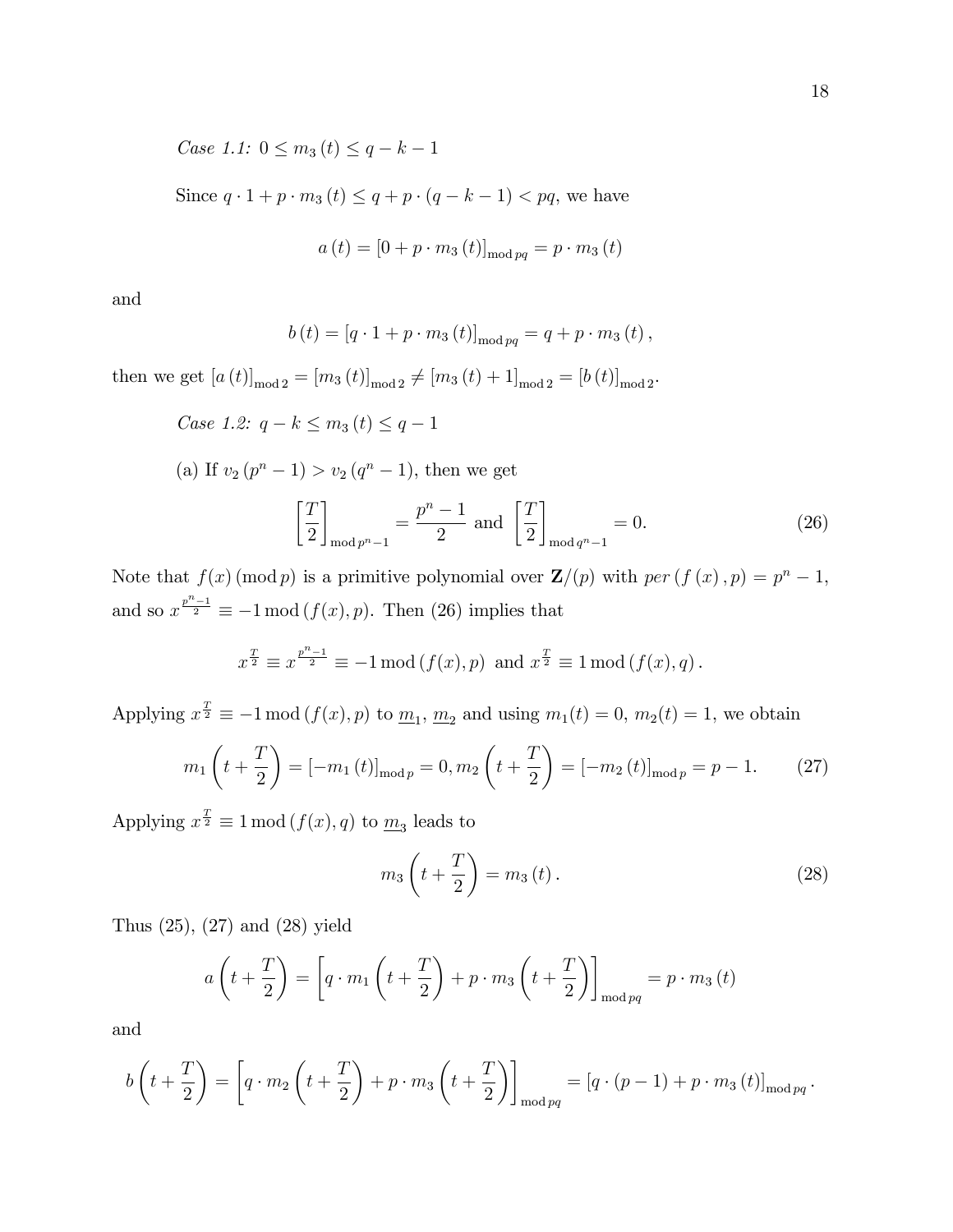Since  $q - k \leq m_3 (t) \leq q - 1$ , it follows that

$$
q \cdot (p-1) + p \cdot m_3(t) \ge pq + p \cdot (q-k) - q > pq + (p-2) \cdot q > pq
$$

and

$$
q \cdot (p-1) + p \cdot m_3(t) \leq pq + p \cdot (q-1) - q < 2pq,
$$

and so

$$
b\left(t + \frac{T}{2}\right) = [q \cdot (p-1) + p \cdot m_3(t)]_{\text{mod } pq} = p \cdot m_3(t) - q.
$$

Hence we have

$$
\[a\left(t+\frac{T}{2}\right)\]_{\text{mod }2} = [m_3(t)]_{\text{mod }2} \neq [m_3(t) - 1]_{\text{mod }2} = \left[b\left(t+\frac{T}{2}\right)\right]_{\text{mod }2}.
$$
\n(b) If  $v_2(p^n - 1) < v_2(q^n - 1)$ , then we get\n
$$
\[T\] \qquad \qquad q^n - 1
$$

$$
\left[\frac{T}{2}\right]_{\text{mod }p^n-1} = 0 \text{ and } \left[\frac{T}{2}\right]_{\text{mod }q^n-1} = \frac{q^n-1}{2},
$$

and so

$$
x^{\frac{T}{2}} \equiv 1 \mod(f(x), p)
$$
 and  $x^{\frac{T}{2}} \equiv x^{\frac{q^n-1}{2}} \equiv -1 \mod(f(x), q)$ .

Similarly, we can get

$$
m_1\left(t+\frac{T}{2}\right) = m_1(t) = 0, m_2\left(t+\frac{T}{2}\right) = m_2(t) = 1.
$$

and

$$
m_3\left(t+\frac{T}{2}\right) = [-m_3(t)]_{\text{mod }q} = q - m_3(t).
$$

Hence

$$
a\left(t+\frac{T}{2}\right) = \left[q \cdot m_1\left(t+\frac{T}{2}\right) + p \cdot m_3\left(t+\frac{T}{2}\right)\right]_{\text{mod } pq} = p \cdot (q - m_3(t))
$$

and

$$
b\left(t+\frac{T}{2}\right) = \left[q \cdot m_2\left(t+\frac{T}{2}\right) + p \cdot m_3\left(t+\frac{T}{2}\right)\right]_{\text{mod } pq} = \left[q + p \cdot \left(q - m_3\left(t\right)\right)\right]_{\text{mod } pq}.
$$
\n(29)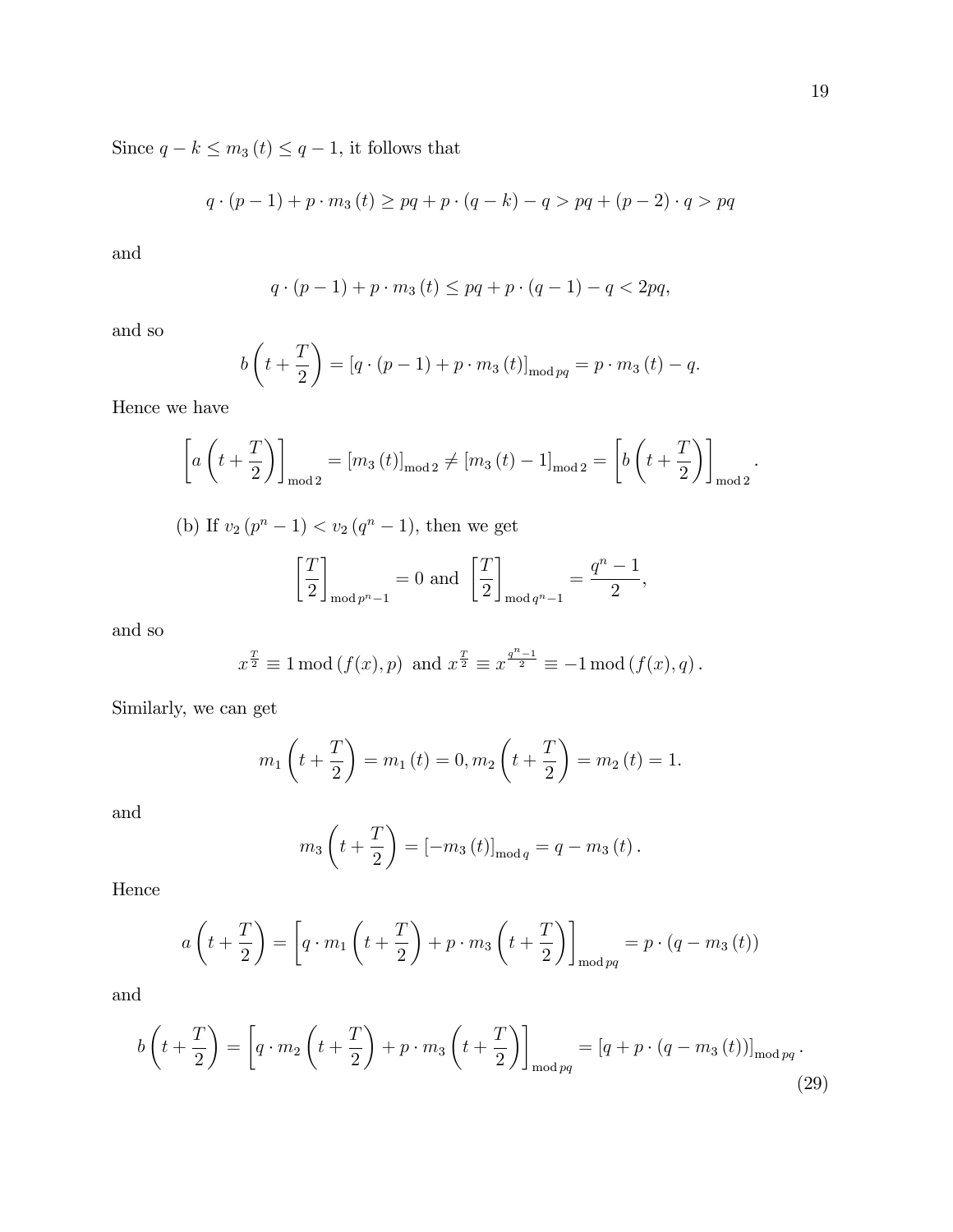Since  $q + p \leq q + p \cdot (q - m_3(t)) \leq q + kp < 2q < pq$ , then (29) yields

$$
b\left(t+\frac{T}{2}\right)=q+p\cdot\left(q-m_3\left(t\right)\right).
$$

Therefore

$$
\[a\left(t+\frac{T}{2}\right)\]_{\text{mod }2} = \left[1-m_3\left(t\right)\right]_{\text{mod }2} \neq \left[-m_3\left(t\right)\right]_{\text{mod }2} = \left[b\left(t+\frac{T}{2}\right)\right]_{\text{mod }2}
$$

(c) If  $v_2(p^n - 1) = v_2(q^n - 1)$ , then note that  $\Big|\frac{q}{p}\Big|$ p  $\vert \geq 1$ , and so by condition (2) we

get

$$
T > \text{lcm}\left(p^n - 1, \frac{q^n - 1}{q - 1}\right). \tag{30}
$$

Since  $f(x) \pmod{q}$  is a primitive polynomial of degree n over  $\mathbf{Z}/(q)$ , there exists a primitive element  $\xi$  in  $\mathbf{Z}/(q)$  such that

$$
x^{\frac{q^{n}-1}{q-1}} \equiv \xi \bmod(f(x), q).
$$

Denote  $S = \text{lcm} \left( p^n - 1, \frac{q^n - 1}{q - 1} \right)$  $q-1$  . Then we get  $x^{S} \equiv 1 \mod (f(x), p) \text{ and } x^{S} \equiv \xi^{h} \mod (f(x), q),$  (31)

where  $h =$  $\left[\frac{S}{\frac{q^n-1}{q-1}}\right.$ 1  $\mod q-1$  $= \left[ \frac{(q-1)\cdot S}{a^n-1} \right]$  $q^n-1$ i  $_{\text{mod }q-1} \neq 0$  (Otherwise  $h = 0$ , and (31) yields  $x^S \equiv$  $1 \mod (f(x), pq)$ , then (30) implies that  $f(x)$  is not a primitive polynomial over  $\mathbb{Z}/(pq)$ , a contradiction). It follows from (25) and (31) that

$$
a(t + k \cdot S) = [q \cdot m_1(t + k \cdot S) + p \cdot m_3(t + k \cdot S)]_{\text{mod } pq}
$$
  

$$
= [q \cdot m_1(t) + p \cdot \xi^{hk} \cdot m_3(t)]_{\text{mod } pq}
$$
  

$$
= p \cdot [\xi^{hk} \cdot m_3(t)]_{\text{mod } q}
$$
 (32)

and

$$
b(t + k \cdot S) = [q \cdot m_2(t + k \cdot S) + p \cdot m_3(t + k \cdot S)]_{\text{mod } pq}
$$
  

$$
= [q \cdot m_2(t) + p \cdot \xi^{hk} \cdot m_3(t)]_{\text{mod } pq}
$$
  

$$
= [q + p \cdot [\xi^{hk} \cdot m_3(t)]_{\text{mod } q}]_{\text{mod } pq},
$$
 (33)

.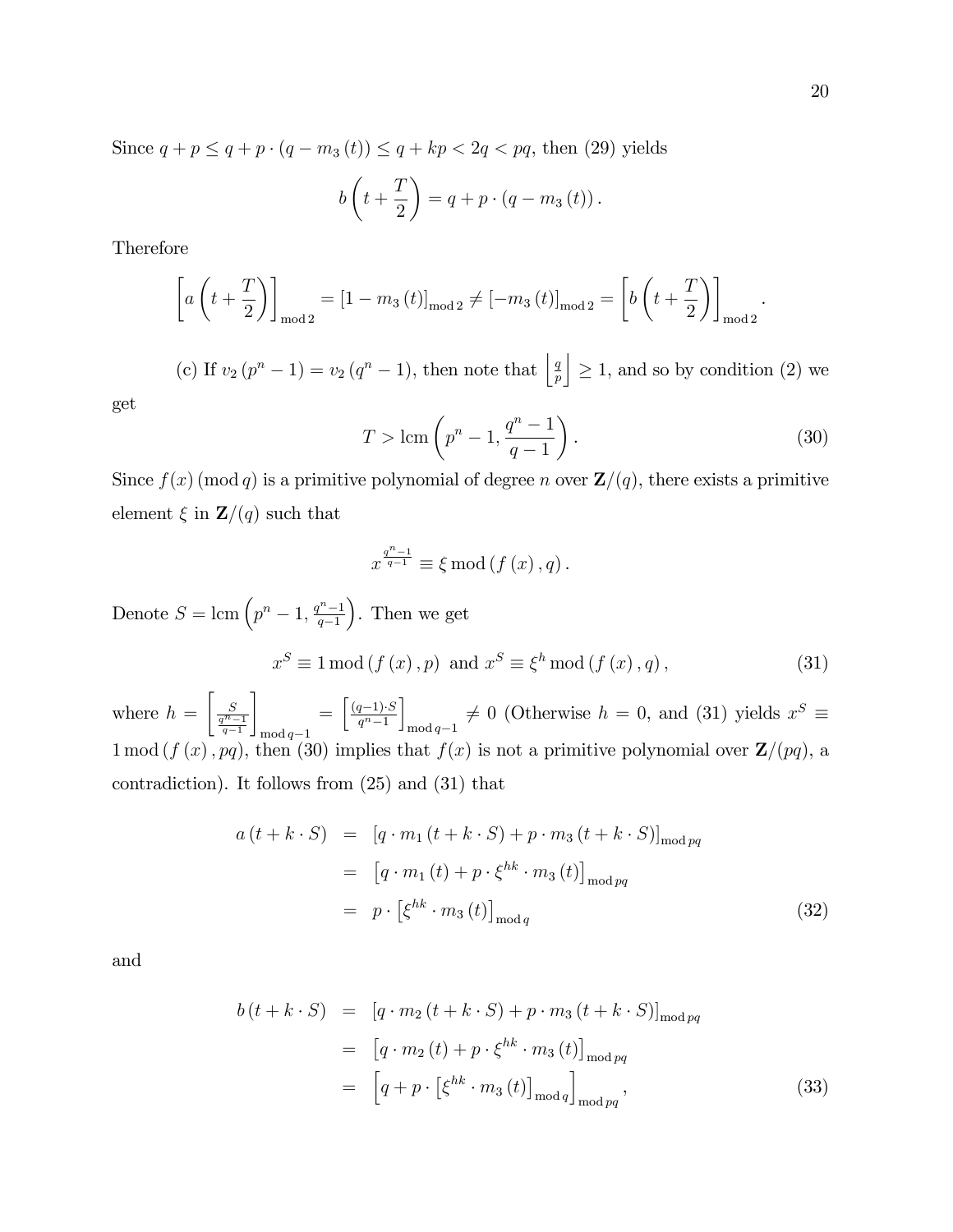for  $0 \leq k < \frac{T}{S}$ . In the following we will deduce a contradiction by showing that  $T \leq E$ .

First, we claim that  $\left[\xi^{hk_1} \cdot m_3(t)\right]_{\text{mod } q} \neq \left[\xi^{hk_2} \cdot m_3(t)\right]_{\text{mod } q}$  if  $k_1 \neq k_2$  for  $0 \leq k_1, k_2 < \frac{7}{5}$  $\frac{T}{S}$ . Otherwise, there exist two integer  $k_1$  and  $k_2$ ,  $0 \le k_1 < k_2 < \frac{7}{5}$  $\frac{T}{S}$  such that  $\left[\xi^{hk_1} \cdot m_3(t)\right]_{\text{mod } q}$  =  $\left[\xi^{hk_2} \cdot m_3(t)\right]_{\text{mod } q}$ . Then we get  $\left[\xi^{h(k_2-k_1)}\right]$  $\lim_{\text{mod } q}$  = 1. Using  $x^S \equiv \xi^h \mod (f(x), q)$ , it follows that

$$
x^{S\cdot(k_2-k_1)} \equiv 1 \mod (f(x), q),
$$

where  $S \cdot (k_2 - k_1) < T$ , a contradiction to the assumption that  $f(x)$  is a primitive polynomial over  $\mathbf{Z}/(pq)$ .

Second,  $[\underline{a}]_{\text{mod }2} = [\underline{b}]_{\text{mod }2}$  implies that  $[a(t+k\cdot S)]_{\text{mod }2} = [b(t+k\cdot S)]_{\text{mod }2}$  for  $0 \le$  $k < \frac{T}{S}$ , then it follows from (32) and (33) that

$$
q+p\cdot\left[\xi^{hk}\cdot m_3(t)\right]_{\text{mod }q}\geq pq \text{ for } 0\leq k<\frac{T}{S}.
$$

Note that  $\left[\xi^{hk} \cdot m_3(t)\right]_{\text{mod } q}$  is an integer, and so we can get

$$
q - \left\lfloor \frac{q}{p} \right\rfloor \le \left[ \xi^{hk} \cdot m_3(t) \right]_{\text{mod } q} \le q - 1 \text{ for } 0 \le k < \frac{T}{S}.
$$

Hence we deduce  $\frac{T}{S} \leq$  $\vert q$ p  $\Big|$ , i.e.,  $T \leq E$ .

Case 2:  $\underline{m}_1$  and  $\underline{m}_2$  are linearly dependent over  $\mathbf{Z}/(p)$ 

Since  $\underline{m}_1 \neq \underline{m}_2$ , we have  $\underline{m}_2 = [\lambda \cdot \underline{m}_1]_{\text{mod } p}$  for some integer  $2 \leq \lambda \leq p-1$ . It follows from condition (1) that  $(m_1(t), m_2(t))$  runs through the set  $\{(u, v) | u \in \mathbf{Z}/(p), v \in \mathbf{Z}/(q)\}$ when t runs from 0 to  $T-1$ .

If  $\lambda$  is even, then choose an integer  $t \geq 0$  such that  $m_1(t) = 0$  and  $m_3(t) = 1$ , and so

$$
a(t) = q \text{ and } b(t) = \lambda \cdot p < pq.
$$

This shows that  $[a(t)]_{\text{mod }2} = 1 \neq 0 = [b(t)]_{\text{mod }2}$ .

If  $\lambda$  is odd, then let us denote  $\delta = \lceil \frac{p}{\lambda} \rceil$  $\frac{p}{\lambda}$ . Since

$$
p = \lambda \cdot \frac{p}{\lambda} \le \lambda \cdot \delta = \lambda \cdot \left\lceil \frac{p}{\lambda} \right\rceil < \lambda \cdot \left(\frac{p}{\lambda} + 1\right) = p + \lambda < 2 \cdot p,
$$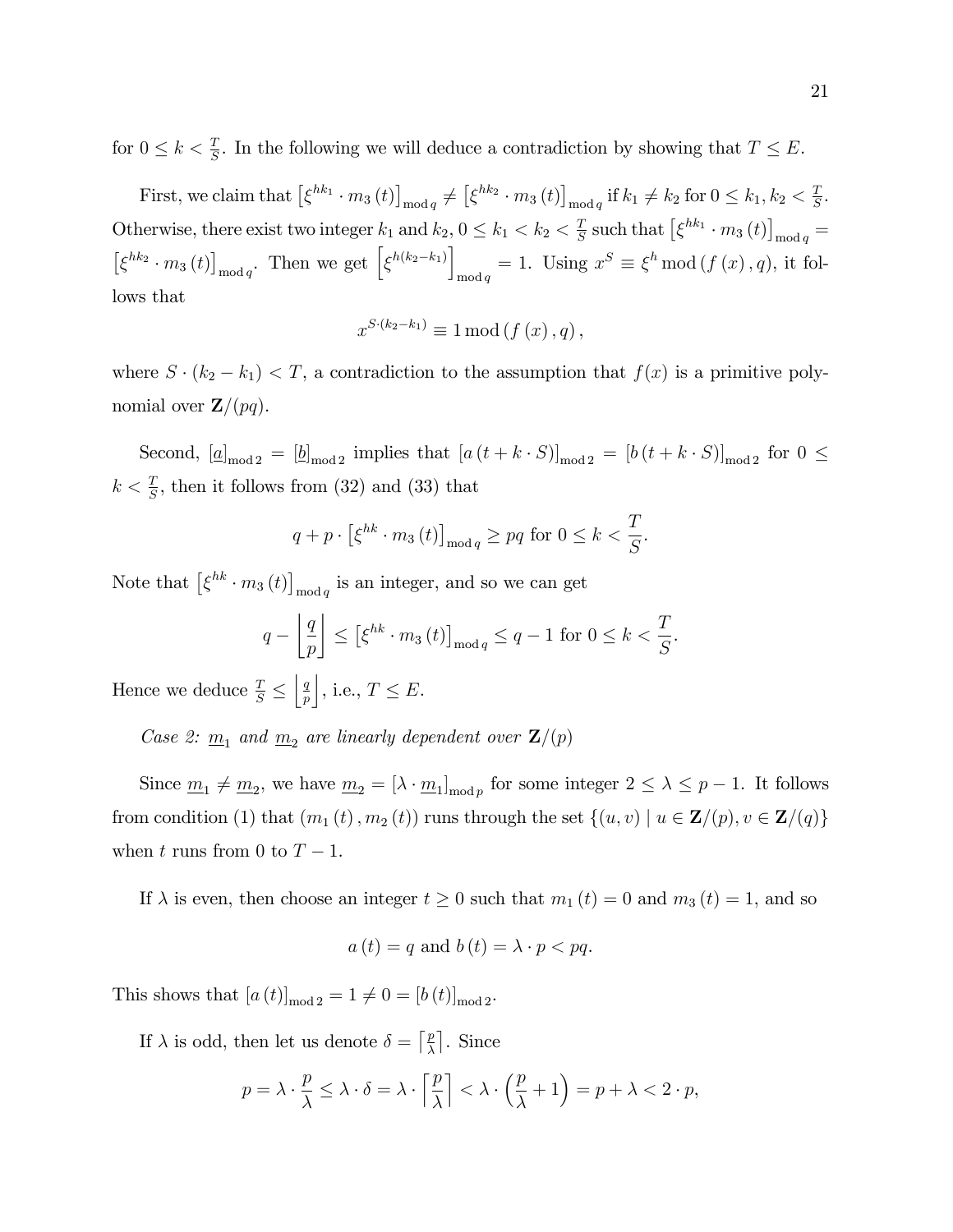it follows that  $[\lambda \cdot \delta]_{\text{mod } p} = \lambda \cdot \delta - p$ . Choose an integer  $t \geq 0$  such that  $m_1(t) = \delta$  and  $m_3(t) = 0$ , then we have

$$
a(t) = [q \cdot \delta]_{\text{mod } pq} = q \cdot \delta
$$

and

$$
b(t) = \left[q \cdot [\lambda \cdot \delta]_{\text{mod } q}\right]_{\text{mod } pq} = q \cdot [\lambda \cdot \delta]_{\text{mod } p} = q \cdot (\lambda \cdot \delta - p).
$$

It follows that

$$
[a(t)]_{\text{mod }2} = [\delta]_{\text{mod }2} \neq [\delta - 1]_{\text{mod }2} = [q \cdot (\lambda \cdot \delta - p)]_{\text{mod }2} = [b(t)]_{\text{mod }2}.
$$

The above discussions imply that  $\underline{m}_1 = \underline{m}_2$ , and so  $[\underline{a}]_{\text{mod }p} = [\underline{b}]_{\text{mod }p}$ .

Proof of Theorem 3. It can be seen that Theorem 3 immediately follows from Theorem 8, Lemma 11, Lemma 12 and Lemma 13.

#### 3.2 Discussions on the conditions of Theorem 3

Experiments show that the condition (2) of Theorem 3 is very weak. For example, the proportion of  $(n, p, q)$  satisfying it reaches 99.843% for  $3 \le n \le 20$  and  $3 \le p < q \le 104729$ , where 104729 is the 10000-th prime number. Therefore, in this subsection we focus on the condition (1) of Theorem 3.

Let p and q be two odd prime numbers and let  $\Omega_p$  and  $\Omega_q$  be the set of primitive elements in  $\mathbf{Z}/(p)$  and the set of primitive elements in  $\mathbf{Z}/(q)$ , respectively. If  $f(x)$  is a primitive polynomial over  $\mathbf{Z}/(pq)$  of degree  $n \geq 2$ , then  $f(x)$  is a primitive polynomial both over  $\mathbf{Z}/(p)$  and  $\mathbf{Z}/(q)$ . It follows that there exist a primitive element  $\xi_p \in \Omega_p$  and a primitive element  $\xi_q \in \Omega_q$  such that

$$
x^{\frac{p^{n}-1}{p-1}} \equiv \xi_{p} \mod (f(x), p) \text{ and } x^{\frac{q^{n}-1}{q-1}} \equiv \xi_{q} \mod (f(x), q).
$$

Let us denote

$$
\theta_{p,n} = \frac{\text{lcm}\left(\frac{p^n-1}{p-1}, \frac{q^n-1}{q-1}\right)}{\frac{p^n-1}{p-1}} \text{ and } \theta_{q,n} = \frac{\text{lcm}\left(\frac{p^n-1}{p-1}, \frac{q^n-1}{q-1}\right)}{\frac{q^n-1}{q-1}}.
$$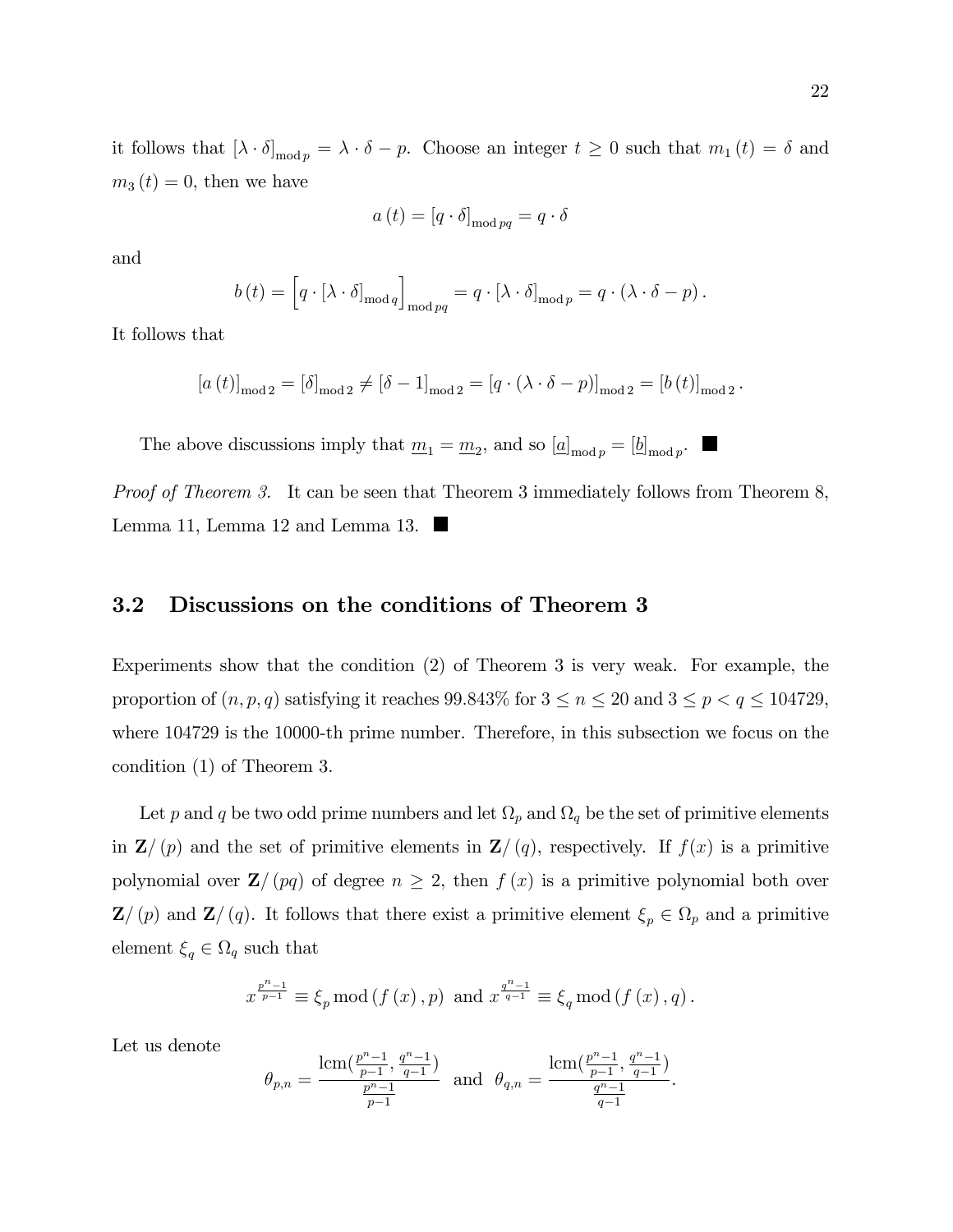Then for any positive integer  $k$  we have

$$
\begin{array}{rcl} x^{k \cdot \operatorname{lcm}(\frac{p^n - 1}{p - 1}, \frac{q^n - 1}{q - 1})} & \equiv & \xi_p^{k \cdot \theta_{p, n}} \operatorname{mod} \left( f \left( x \right), p \right), \\ x^{k \cdot \operatorname{lcm}(\frac{p^n - 1}{p - 1}, \frac{q^n - 1}{q - 1})} & \equiv & \xi_q^{k \cdot \theta_{q, n}} \operatorname{mod} \left( f \left( x \right), q \right), \end{array}
$$

and so

$$
x^{k\cdot \operatorname{lcm}\left(\frac{p^n-1}{p-1},\frac{q^n-1}{q-1}\right)}\equiv \operatorname{Lift}(\xi_p^{k\cdot \theta_{p,n}},\xi_q^{k\cdot \theta_{q,n}})\operatorname{mod}\left(f\left(x\right),pq\right)
$$

where Lift( $\xi_p^{k \cdot \theta_{p,n}}, \xi_q^{k \cdot \theta_{q,n}}$ ) denotes the unique integer m between 0 and  $pq-1$  such that

$$
m \equiv \xi_p^{k \cdot \theta_{p,n}} \bmod p \text{ and } m \equiv \xi_q^{k \cdot \theta_{q,n}} \bmod q.
$$

This shows that if there exists some positive integer k such that  $\text{Lift}(\xi_p^{k \cdot \theta_{p,n}}, \xi_q^{k \cdot \theta_{q,n}})$  is an even number, then  $f(x)$  satisfies the condition (1) of Theorem 3. Thus, if for every pair of primitive elements  $(\xi_p, \xi_q) \in \Omega_p \times \Omega_q$ , there is an integer k such that  $\text{Lift}(\xi_p^{k \cdot \theta_{p,n}}, \xi_q^{k \cdot \theta_{q,n}})$ is an even number, then every primitive polynomial over  $\mathbf{Z}/(pq)$  of degree n satisfies the condition (1) of Theorem 3. Based on this observation, We tested the proportion of  $(n, p, q)$ satisfying the conditions of Theorem 3 for degree n up to 31 and odd prime numbers  $p, q$ up to the 168-th prime, and to make a comparison with the result of [18], we also tested the proportion of  $(n, p, q)$  satisfying the conditions of Theorem 1 in [18] for the same range of n and odd prime numbers  $p, q$ . Results are listed in Table 2. It can be seen from Table 2 that the sufficient conditions of our Theorem 3 are much weaker than those of Theorem 1 in [18].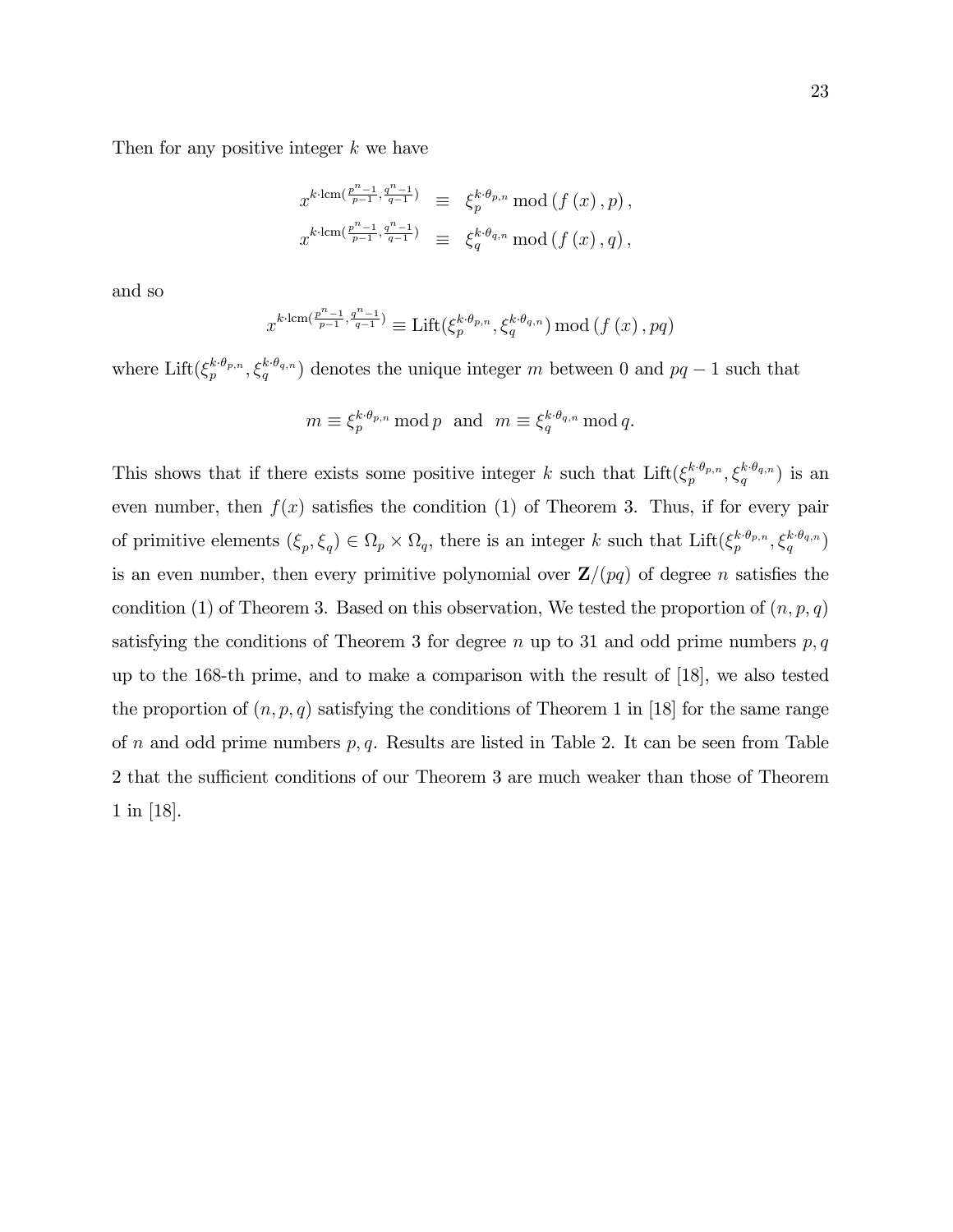|                    |                                                                                                | Theorem 3                                                           | Theorem 1 in $[18]$ |  |                              |  |  |  |
|--------------------|------------------------------------------------------------------------------------------------|---------------------------------------------------------------------|---------------------|--|------------------------------|--|--|--|
| $\boldsymbol{n}$   |                                                                                                | $3 \leq p < q \leq prime(k)$                                        |                     |  | $3 \leq p < q \leq prime(k)$ |  |  |  |
|                    |                                                                                                | $k = 50$ $k = 100$ $k = 168$ $k = 50$ $k = 100$ $k = 168$           |                     |  |                              |  |  |  |
|                    | $2 \leq n \leq 31$   > 90.439\% > 92.606\% > 93.756\%                                          |                                                                     |                     |  | 46.638\% 48.143\% 48.765\%   |  |  |  |
|                    | $3 \le n \le 31$ $\ge 93.558\% \ge 95.800\% \ge 96.989\%$   47.930\% 49.434\% 50.037\%         |                                                                     |                     |  |                              |  |  |  |
|                    | $4 \le n \le 31$   $\ge 93.732\%$ $\ge 95.899\%$ $\ge 97.051\%$   $46.747\%$ 48.243\% 48.858\% |                                                                     |                     |  |                              |  |  |  |
|                    | $5 \le n \le 31$   > 94.174\% > 96.121\% > 97.184\%   48.246\% 49.767\% 50.376\%               |                                                                     |                     |  |                              |  |  |  |
| $6 \leq n \leq 31$ |                                                                                                | $> 93.972\%$ $> 95.992\%$ $> 97.094\%$   46.775\% 48.281\% 48.914\% |                     |  |                              |  |  |  |
|                    | $7 \leq n \leq 31$   > 94.153\% > 96.095\% > 97.168\%   48.381\% 49.920\% 50.550\%             |                                                                     |                     |  |                              |  |  |  |

Table 2 Comparison between the proportion of  $(n, p, q)$  satisfying the

conditions of Theorem 3 and those of Theorem 1 in [18]

**Remark 14** There do exist  $(n, p, q)$  that does not satisfy the condition (1) of Theorem 3. For example,  $f(x) = x^4 + 4x^3 + 2x^2 + 3x + 3$  is a primitive polynomial over  $\mathbb{Z}/(7 \times 101)$ , and it can be verified that

$$
x^{k \cdot \operatorname{lcm}\left(\frac{7^{n}-1}{7-1}, \frac{11^{n}-1}{11-1}\right)} \equiv \begin{cases} 405 \operatorname{mod}(f(x), 7 \times 101), \; \text{if } [k]_{\text{mod } 2} = 1; \\ 1 \operatorname{mod}(f(x), 7 \times 101), \; \text{if } [k]_{\text{mod } 2} = 0. \end{cases}
$$

Therefore, there is no positive integer S and even number C in  $\mathbf{Z}/(pq)$  such that  $x^S - C \equiv$  $0 \pmod{f(x), pq}.$ 

It can be seen that for relatively larger prime numbers  $p, q$ , it is difficult for us to run through  $\Omega_p \times \Omega_q$ . Thus, in the following, we give another sufficient condition for  $(n, p, q)$ satisfying the condition (1) of Theorem 3, which is much easier to verify but stronger than the previous one discussed above. First, we introduce a classic result given by H. L. Garner in 1958.

**Lemma 15** ([19])Let  $m_1, m_2, \dots, m_k$  be pairwise coprime positive integers. Then

$$
u = v_k \cdot m_{k-1} \cdot \dots \cdot m_2 \cdot m_1 + \dots + v_3 \cdot m_2 \cdot m_1 + v_2 \cdot m_1 + v_1
$$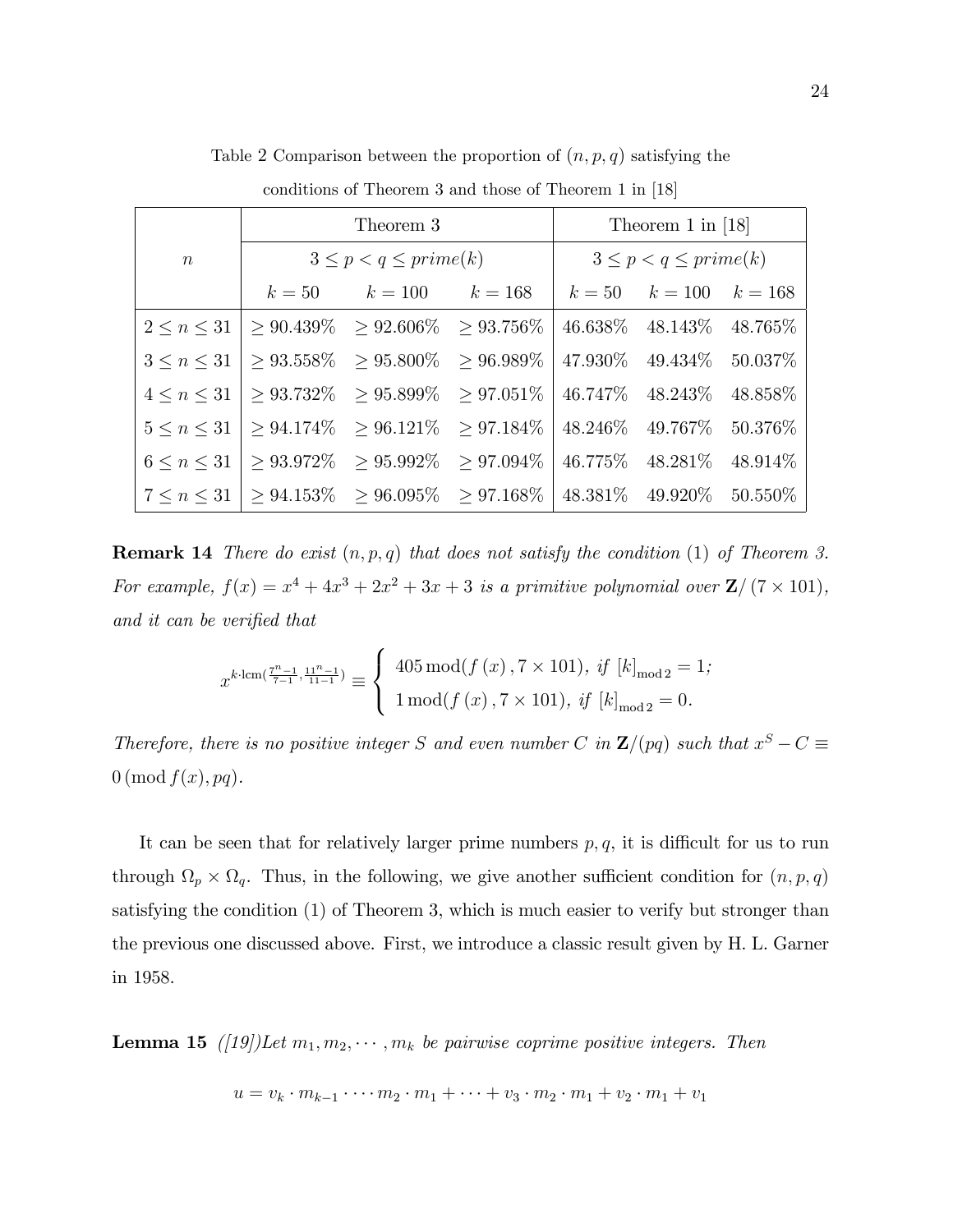is a number satisfying

$$
0 \le u < \prod_{i=1}^k m_i, \ u \equiv u_j \, (\text{mod } m_j) \ \text{ for } 1 \le j \le k,
$$

where

$$
v_1 = [u_1]_{\text{mod } m_1},
$$
  
\n
$$
v_2 = [(u_2 - v_1) \cdot c_{1,2}]_{\text{mod } m_2},
$$
  
\n
$$
v_3 = [((u_3 - v_1) \cdot c_{1,3} - v_2) \cdot c_{2,3}]_{\text{mod } m_3},
$$
  
\n........  
\n
$$
v_k = [(\cdots((u_k - v_1) \cdot c_{1,k} - v_2) \cdot c_{2,k} - \cdots - v_{k-1}) \cdot c_{k-1,k}]_{\text{mod } m_k},
$$
  
\n
$$
[m_i^{-1}]_{\text{mod } m_j}, 1 \le i < j \le k.
$$

with  $c_{i,j} = [m_i^{-1}]_{mod m_j}$ 

Based on Lemma 15, we are easy to get the following results.

**Lemma 16** Let p and q be two odd prime numbers and let  $f(x)$  be a primitive polynomial of degree  $n \geq 2$  over  $\mathbf{Z}/(pq)$ . Then there exist a positive integer S and an even number C in  $\mathbf{Z}/(pq)$  such that

$$
x^{S} - C \equiv 0 \mod (f(x), pq),
$$

if one of the following three conditions is satisfied:

(1) 
$$
v_2(p^n - 1) = v_2(q^n - 1);
$$
  
\n(2)  $v_2(p^n - 1) > v_2(q^n - 1)$  and  $[p^{-1}]_{\text{mod } q} > \frac{q}{2};$   
\n(3)  $v_2(p^n - 1) < v_2(q^n - 1)$  and  $[q^{-1}]_{\text{mod } p} > \frac{p}{2}.$ 

*Proof.* Denote  $T = \text{lcm}(p^n - 1, q^n - 1)$ .

(1) If 
$$
v_2(p^n - 1) = v_2(q^n - 1)
$$
, then  
\n
$$
\frac{T}{2} \equiv \frac{p^n - 1}{2} (\text{mod } p^n - 1) \text{ and } \frac{T}{2} \equiv \frac{q^n - 1}{2} (\text{mod } q^n - 1),
$$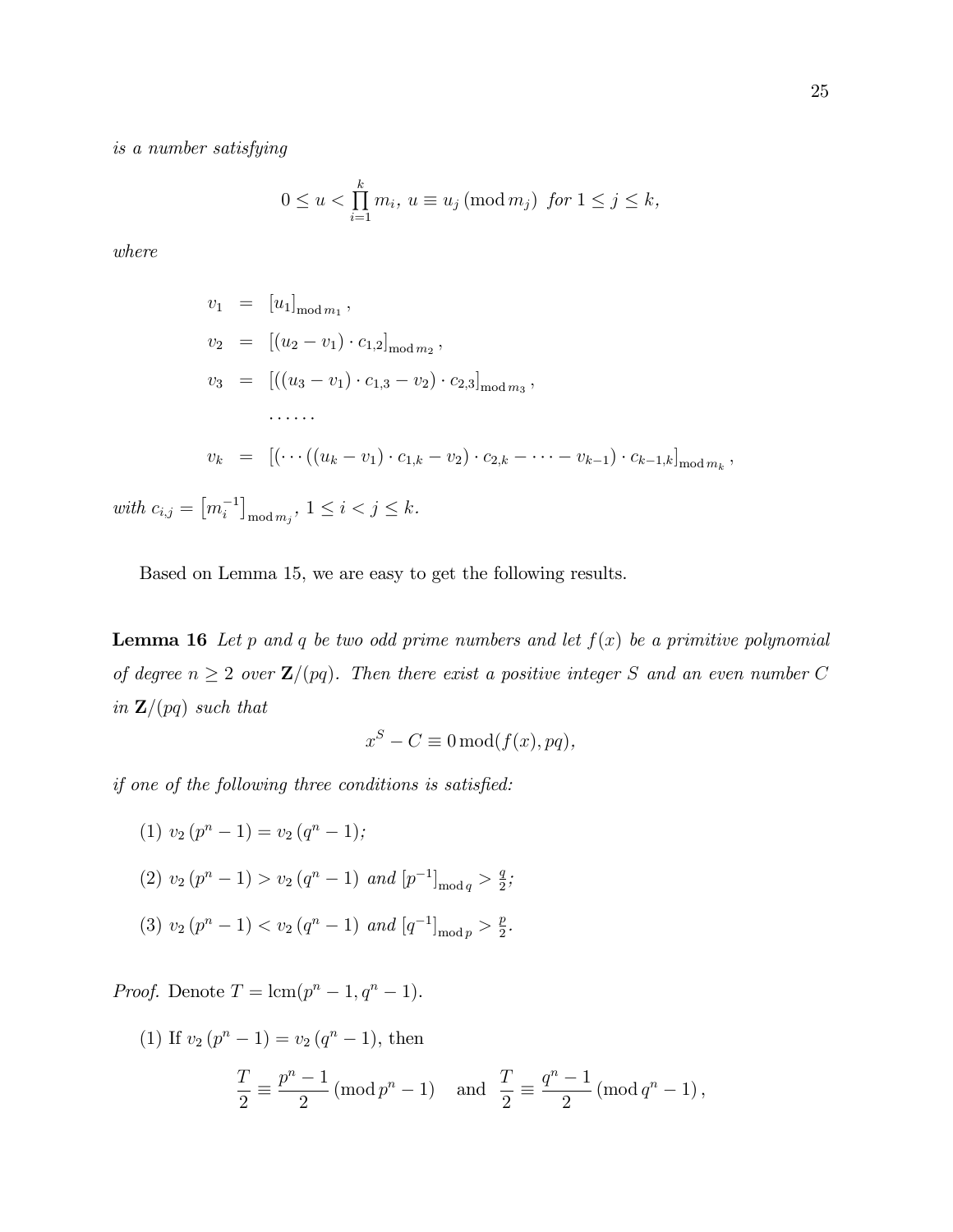and so we have

$$
x^{\frac{T}{2}} \equiv -1 \mod(f(x), p)
$$
 and  $x^{\frac{T}{2}} \equiv -1 \mod(f(x), q)$ .

By the Chinese Remainder Theorem, we get

$$
x^{\frac{T}{2}} \equiv pq - 1 \mod (f(x), pq).
$$

Thus  $S = T/2$  and  $C = pq - 1$  are desirable integers.

(2) If  $v_2(p^n - 1) > v_2(q^n - 1)$ , then we have  $x^{\frac{T}{2}} \equiv -1 \mod (f(x), p) \text{ and } x^{\frac{T}{2}} \equiv 1 \mod (f(x), q).$ 

By Lemma 15, we get

$$
x^{\frac{T}{2}} \equiv \left[ (1 - (p - 1)) \cdot [p^{-1}]_{\text{mod } q} \right]_{\text{mod } q} \cdot p + (p - 1)
$$
  

$$
\equiv \left[ 2 \cdot [p^{-1}]_{\text{mod } q} - 1 \right]_{\text{mod } q} \cdot p + (p - 1) \text{ mod}(f(x), pq).
$$

Since  $[p^{-1}]_{\text{mod }q} > \frac{q}{2}$  $\frac{q}{2}$ , it follows that

$$
\left[2 \cdot \left[p^{-1}\right]_{\text{mod } q} - 1\right]_{\text{mod } q} = 2 \cdot \left[p^{-1}\right]_{\text{mod } q} - q - 1
$$

is an even number, and so  $S = T/2$  and  $C = \left[2 \cdot [p^{-1}]_{\text{mod } q} - 1\right]$  $\begin{aligned} \n\text{mod } q \cdot p + (p-1) \text{ are} \n\end{aligned}$ desirable integers.

(3) The proof is similar to (2).  $\Box$ 

The following corollary immediately follows from Theorem 3 and Lemma 16.

**Corollary 17** Let p and q be two odd prime numbers with  $p < q$  and  $f(x)$  be a primitive polynomial of degree  $n \geq 2$  over  $\mathbf{Z}/(pq)$ . Set  $T = \text{lcm } (p^n - 1, q^n - 1)$ ,

$$
E_1 = \frac{(p-1) \cdot (q-1) \cdot (pq)^{\frac{n}{2}}}{1 - \frac{p-1}{p^n - 1} - \frac{q-1}{q^n - 1}}, \text{ and } E_2 = \left\lfloor \frac{q}{p} \right\rfloor \cdot \text{lcm}\left(p^n - 1, \frac{q^n - 1}{q - 1}\right).
$$

If one of the following three conditions is satisfied: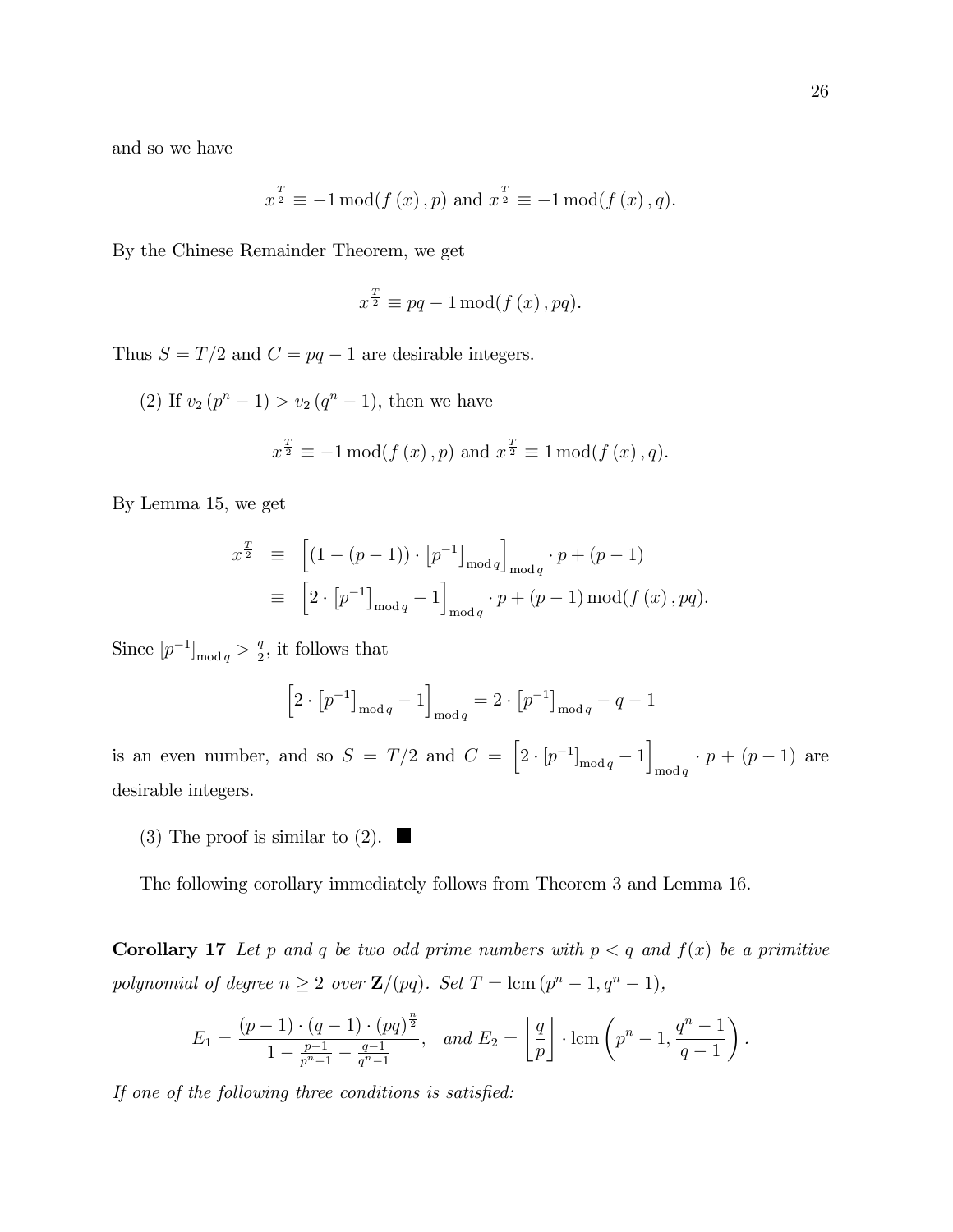(1) 
$$
v_2(p^n - 1) = v_2(q^n - 1)
$$
 and  $T > \max\{E_1, E_2\};$   
\n(2)  $v_2(p^n - 1) > v_2(q^n - 1), [p^{-1}]_{\text{mod }q} > \frac{q}{2}$  and  $T > E_1;$   
\n(3)  $v_2(p^n - 1) < v_2(q^n - 1), [q^{-1}]_{\text{mod }p} > \frac{p}{2}$  and  $T > E_1,$   
\nthen for  $\underline{a}, \underline{b} \in G'(f(x), pq), \underline{a} = \underline{b}$  if and only if  $[\underline{a}]_{\text{mod }2} = [\underline{b}]_{\text{mod }2}.$ 

We compared the proportion of  $(n, p, q)$  satisfying the conditions of Corollary 17 and the proportion of  $(n, p, q)$  satisfying the conditions of Theorem 1 in [18], and results are listed in Table 3. Though the conditions of Corollary 17 is stronger than the conditions of Theorem 3, it can be seen that the proportion of  $(n, p, q)$  satisfying the conditions of Corollary 17 is still higher than that of Theorem 1 in  $[18]$ . This again confirms that the main result of this paper, i.e., Theorem 3, is really an improvement of Theorem 1 in [18].

|                    | Corollary 17                 |            |            | Theorem 1 in $[18]$          |            |            |
|--------------------|------------------------------|------------|------------|------------------------------|------------|------------|
| $\boldsymbol{n}$   | $3 \leq p < q \leq prime(k)$ |            |            | $3 \leq p < q \leq prime(k)$ |            |            |
|                    | $k = 1000$                   | $k = 3000$ | $k = 5000$ | $k = 1000$                   | $k = 3000$ | $k = 5000$ |
| $2 \leq n \leq 31$ | 63.847\%                     | 64.106\%   | 64.284\%   | 49.538%                      | 49.730\%   | 49.756\%   |
| $3 \leq n \leq 31$ | 66.049\%                     | 66.316\%   | 66.501\%   | 50.811\%                     | 51.003\%   | 51.031\%   |
| $4 \leq n \leq 31$ | 66.054\%                     | 66.319%    | 66.501\%   | 49.633\%                     | 49.826\%   | 49.860\%   |
| $5 \leq n \leq 31$ | 66.067\%                     | 66.322%    | 66.503%    | 51.158%                      | 51.355\%   | 51.388%    |
| $6 \leq n \leq 31$ | 66.039%                      | 66.309%    | 66.494\%   | 49.679%                      | 49.867\%   | 49.897%    |
| $7 \leq n \leq 31$ | 66.058\%                     | 66.317\%   | 66.500\%   | 51.325\%                     | 51.514\%   | 51.545\%   |

Table 3 Comparison between the proportion of  $(n, p, q)$  satisfying the

conditions of Corollary 17 and those of Theorem 1 in [18]

### References

[1] M. Ward, The arithmetical theory of linear recurring series, Trans. Amer. Math. Soc. 35 (1933) 600-628.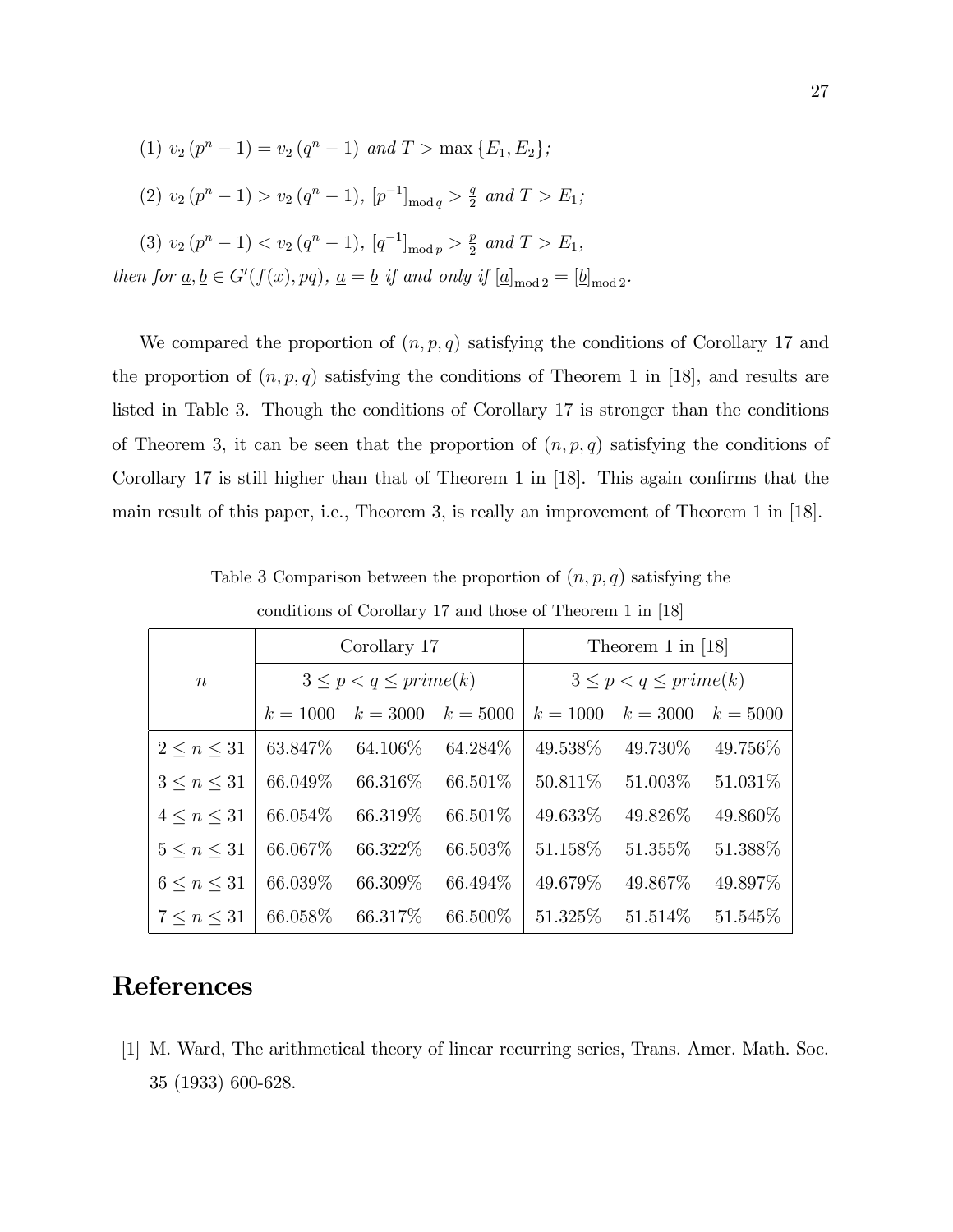- [2] M.Q. Huang, Analysis and cryptologic evaluation of primitive sequences over an integer residue ring, PhD dissertation, Graduate School of USTC, Academia Sinica, Beijing, China, 1988.
- [3] M.Q. Huang and Z.D. Dai, Projective maps of linear recurring sequences with maximal p-adic periods, Fibonacci Quart. 30 (1992) 139-143.
- [4] Z.D. Dai, T. Beth and D. Gollman, Lower bounds for the linear complexity of sequences over residue ring, in: Advances in Cryptology EUROCRYPT'90, in: Lecture Notes in Comput. Sci., vol. 473, Springer-Verlag, Berlin, 1991, pp. 189-195.
- [5] Z.D. Dai, Binary sequences derived from ML-sequences over rings I: periods and minimal polynomials, J. Crypt. 5 (1992) 193-207.
- [6] A.S. Kuzmin and A.A. Nechaev, Linear recurring sequences over Galois ring, Russian Math. Surveys  $48$  (1993) 171–172.
- [7] A.S. Kuzmin, Lower estimates for the ranks of coordinate sequences of linear recurrent sequences over primary residue rings of integers, Russian Mathematical Surveys 48 (1993) 203-204.
- [8] W.F. Qi, J.H. Yang and J.J. Zhou, ML-sequences over rings  $\mathbb{Z}/(2^e)$ , in: Advances in Cryptology ASIACRYPTí98, in: Lecture Notes in Comput. Sci., vol. 1514, Springer-Verlag, Berlin, 1998, pp. 315–325.
- [9] W.F. Qi and X.Y. Zhu, Compressing mappings on primitive sequences over  $\mathbf{Z}/(2^e)$ and its Galois extension, Finite Fields Appl. 8 (2002) 570-588.
- [10] X.Y. Zhu and W.F. Qi, Comprssion mappings on primitive sequences over  $\mathbf{Z}/(p^e)$ , IEEE Trans. Inform. Theory 50 (2004) 2442-2448.
- [11] X.Y. Zhu and W.F. Qi, Further result of compressing maps on primitive sequences modulo odd prime powers, IEEE Trans. Inform. Theory 53 (2007) 2985-2990.
- [12] X.Y. Zhu and W.F. Qi, Uniqueness of the distribution of zeroes of primitive level sequences over  $\mathbf{Z}/(p^e)$ , Finite Fields Appl. 11 (2005) 30-44.